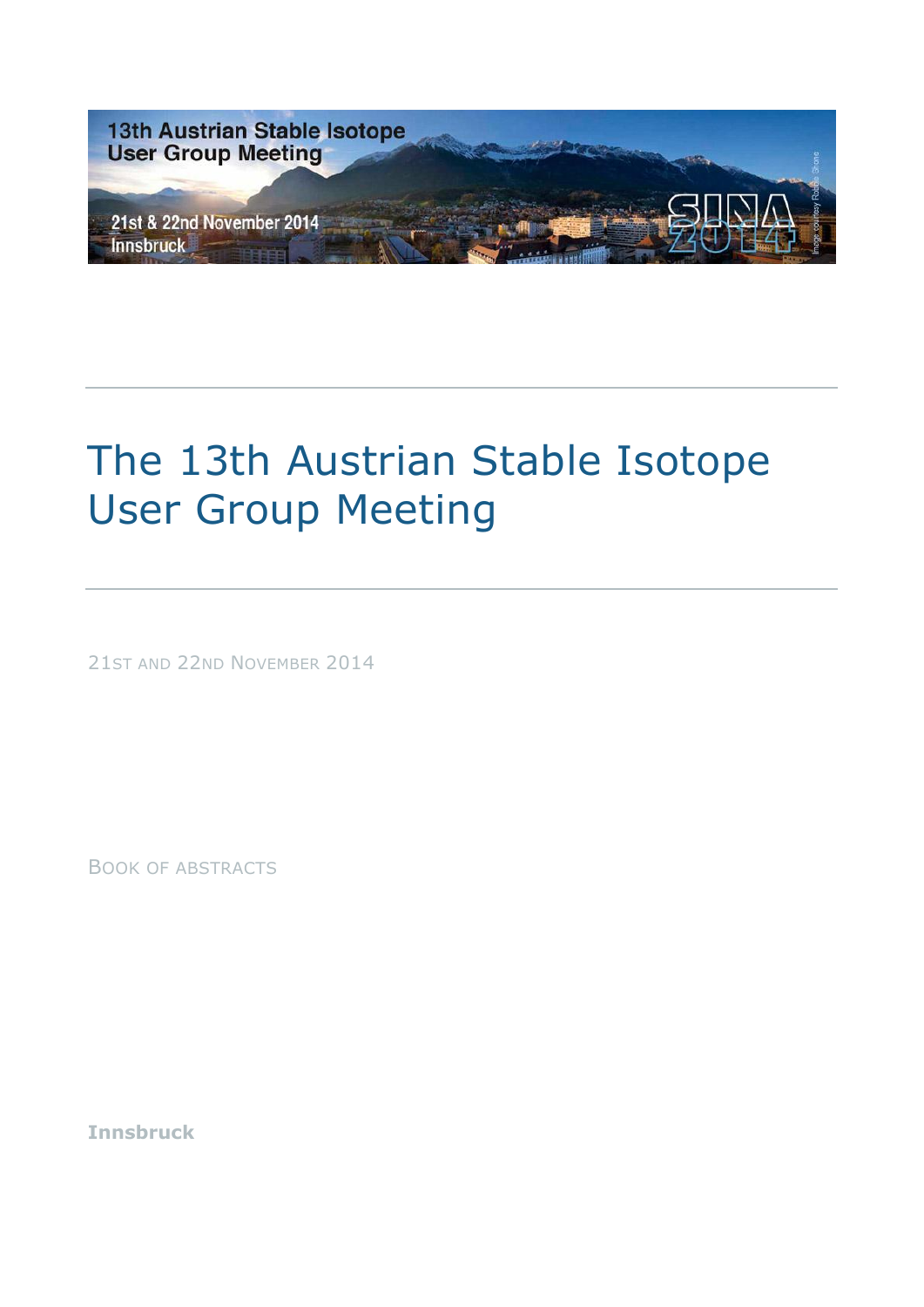**Sponsors**





Faculty of Geo- and Atmopheric Sciences

Faculty of Biology

Research Centre Geodynamics and Geomaterials

Research Centre Climate and Cryosphere

## **Organizers**

Christoph Spötl Michael Bahn Yuri Dublyansky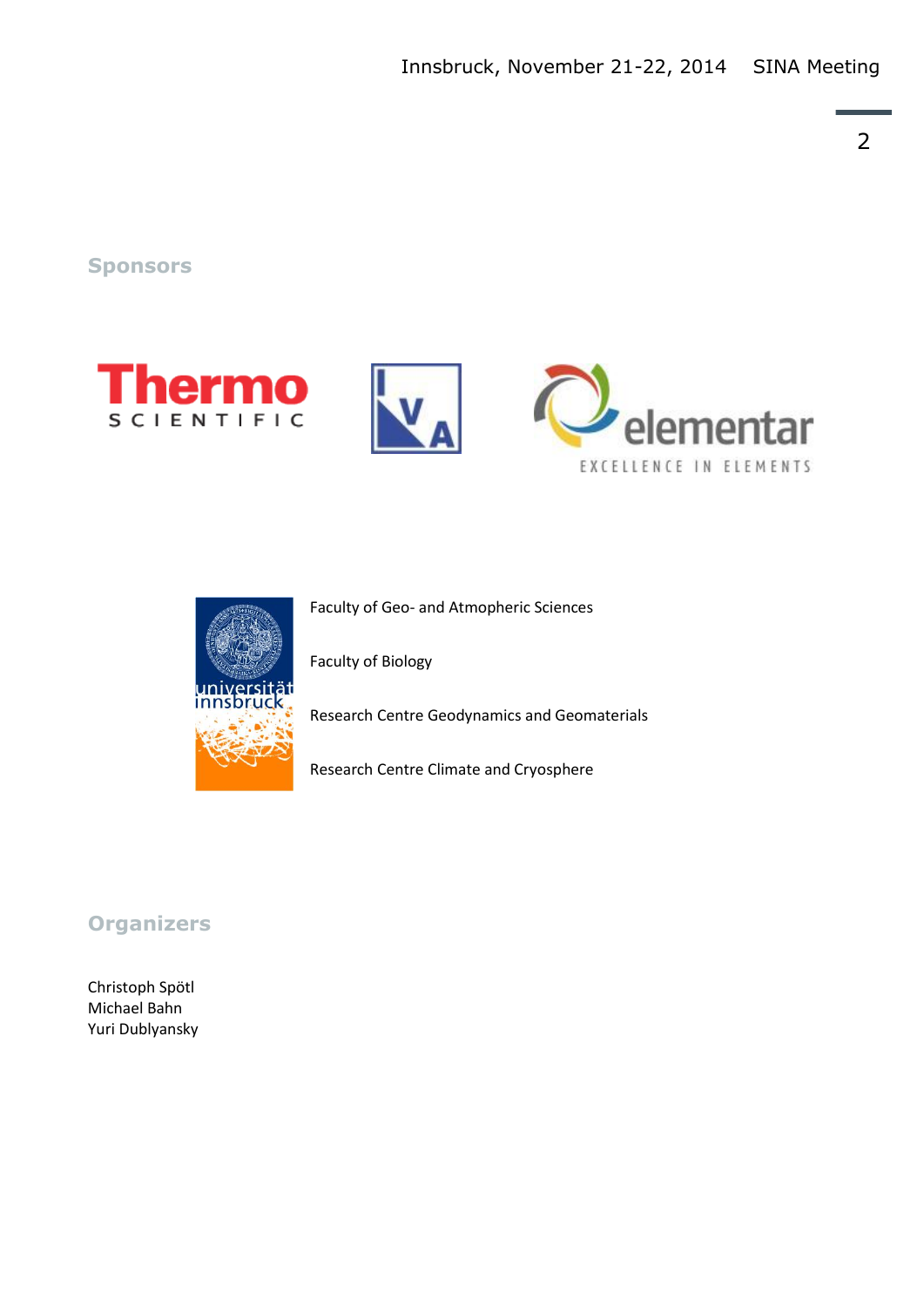## **Conference Schedule**

#### **Friday, November 21**

- 12:00 *Lunch*
- 13:30-13:40 Opening
- 13:40-14:15 Vasileois Gkinis (keynote): From magnets to light. A transition in isotope glaciology
- 14:15-14:35 Marc Luetscher, Harald Sodemann, Christoph Spötl: Orographic palaeo-rainout recorded in alpine speleothems
- 14:35-14:55 Juliane Meyer, Claudia Wrozyna, Albrecht Leis, Werner E. Piller: Stable oxygen and carbon isotopic composition of Peace River waters (Florida, USA) and its impact on shell chemistry of Cyprideis salebrosa (Ostracoda)
- 14:55-15:15 Flora Brocza, Micha Horacek, Leopold Krystyn: Marine C- and S-cycle perturbations at the Triassic-Jurassic boundary and in the Early Jurassic
- 15:15-15:20 Speed posters
- 15:20-15:50 *Coffee break*
- 15:50-16:25 Matthias Cuntz et al. (keynote): Separating the contributions of vegetation and soil to evapotranspiration using stable isotopes
- 16:25-16:45 F. Humer, Heike Brielmann, et al.: Identification of anthropogenic impacts on ground- and surface water combining nitrate stable isotopes and a new multi parameter test
- 16:45-17:05 Julieta Griboff, Magdalena V. Monferrán, Micha Horacek, Daniel A.Wunderlin: Use of carbon and nitrogen isotopes as chemical markers to distinguish regions with different degree and type of contamination in Argentinean lakes
- 17:05-17:25 Johannes Oehm, Andreas Zitek, Johanna Irrgeher, Anastassiya Tchaikovsky, Bettina Thalinger, Thomas Prohaska, Michael Traugott: Determining the feeding range of cormorants by elemental and isotopic provenancing of prey fish
- 17:25-18:30 Posters
- 18:30 *Conference dinner*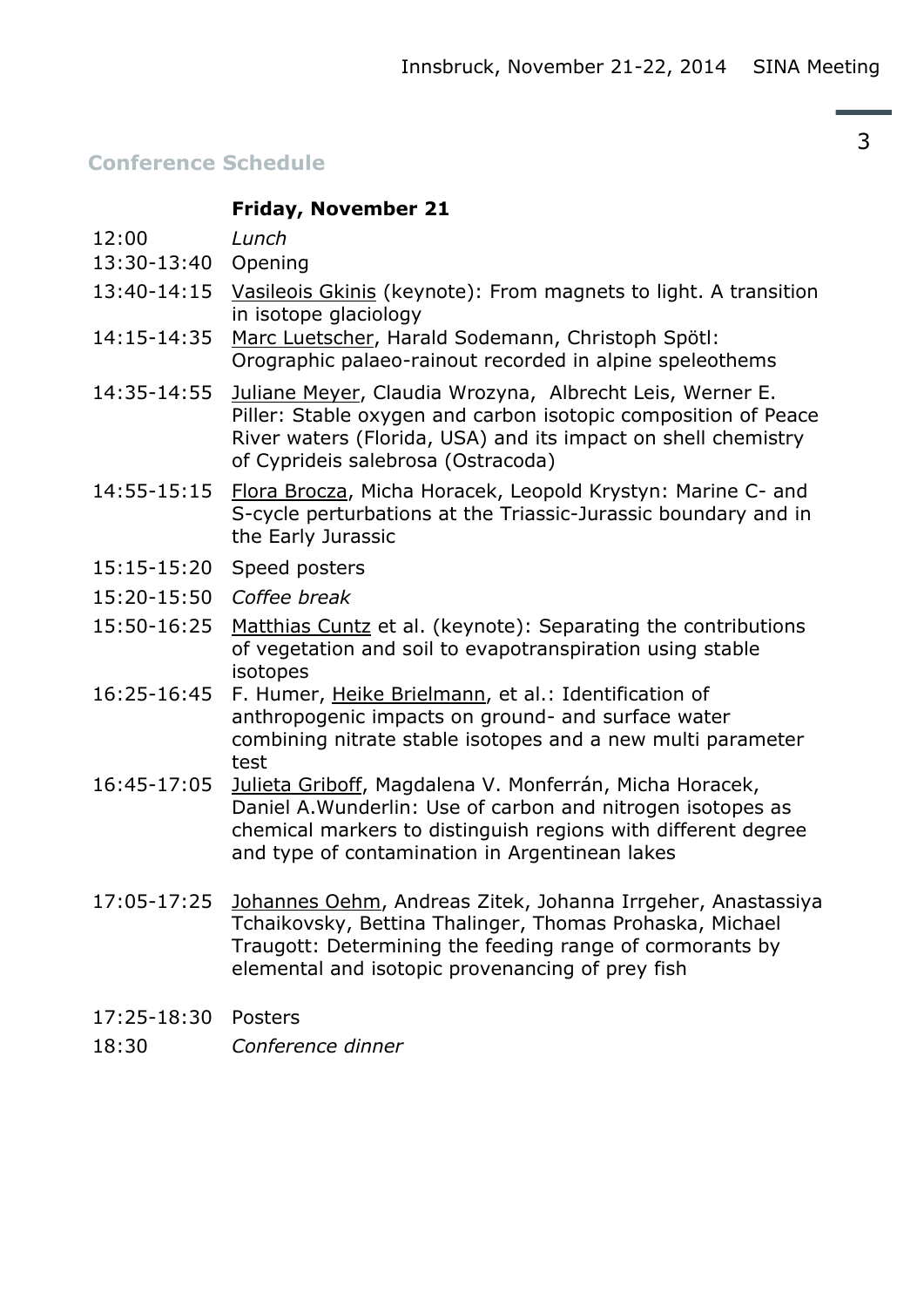## **Saturday, November 22**

- 9:00-9:35 Ansgar Kahmen (keynote): From paleohydrology to ecophysiology: New applications using hydrogen isotopes in plant derived organic compounds
- 9:35-9:55 Jasper Bloemen, Kathy Steppe: Tracing respired CO2 transport in the xylem at leaf, branch and tree level using carbon isotopes
- 9:55-10:15 Roland Hasibeder, Lucia Fuchslueger, Andreas Richter, Michael Bahn: Summer drought alters carbon allocation to roots and root respiration in mountain grassland
- 10:15-10:35 Harald Hertle, Andreas Hilkert, Dieter Juchelka: Next Generation of GC-IRMS Solutions
- 10:35-11:00 *Coffee break & group photo*
- 11:00-11:35 Tobias Kluge (keynote): Clumped isotopes and isotope geochemistry - new insights, significance and limitations
- 11:35-11:55 Filip Volders, E. Federherr, C. Cerli, K. Kalbitz, R. Panetta: Novel tool for simultaneous carbon and nitrogen stable isotope analyses in aqueous samples
- 11:55-12:15 Andrea Watzinger, P. Kinner, T.G. Reichenauer: Removal of diesel hydrocarbons by constructed wetlands – 13C labelling experiment to reveal degradation
- 12:15-12:35 Martin Dietzel, Albrecht Leis, et al.: Oxygen isotope anomaly of nitrate in palo waters indicates atmospheric origin and provides insights into paleo environmental conditions
- 12:35 *Closing, lunch, departure*

#### **Posters:**

Michael Bahn et al.: Responses of belowground carbon allocation dynamics to extended shading in mountain grassland

Kathrin Karer, Stefan Wyhlidal, Dieter Rank: A 50 years' isotope record of Lake Neusiedl and adjacent precipitation water - its relevance for hydrological, climatological and environmental research

Gabriella Koltai, Christoph Spötl, Hai Cheng: Late glacial to Holocene climate variations recorded by calcite-aragonite speleothems of the Vinschgau, Südtirol: first results of a multi-proxy approach

Sylvain Richoz, Leopold Krystyn: Late Triassic carbon cycle stability during biotic extinction and origination

Katrin Teufl, Bernd Degen, Micha Horacek: Control of declared origin of tropical timber: Application of stable isotopes

Yuri Dublyansky, Christoph Spötl: Isotopes in Holocene precipitation across Eurasia: The speleothem record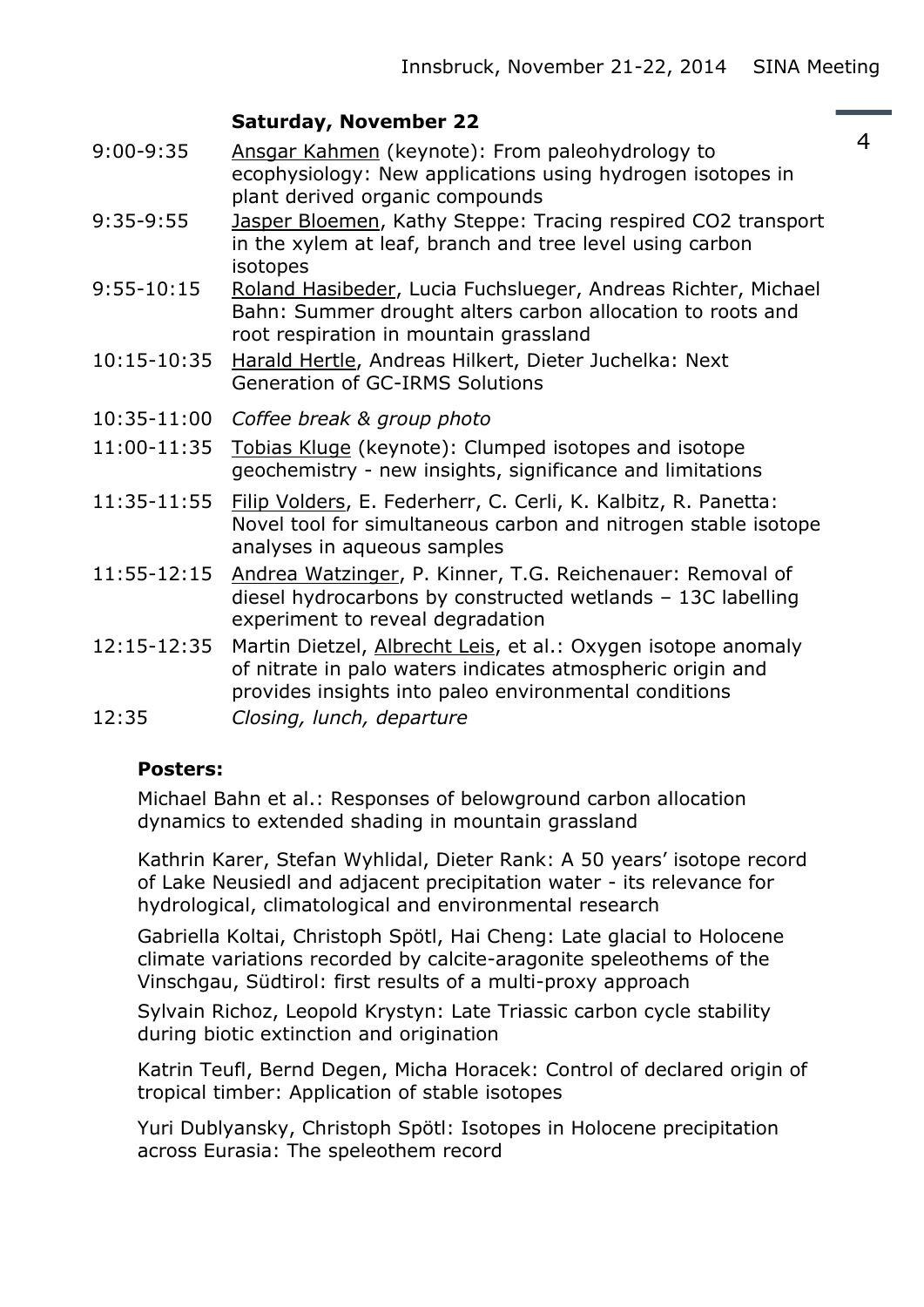5

# Abstracts

*(alphabetic order)*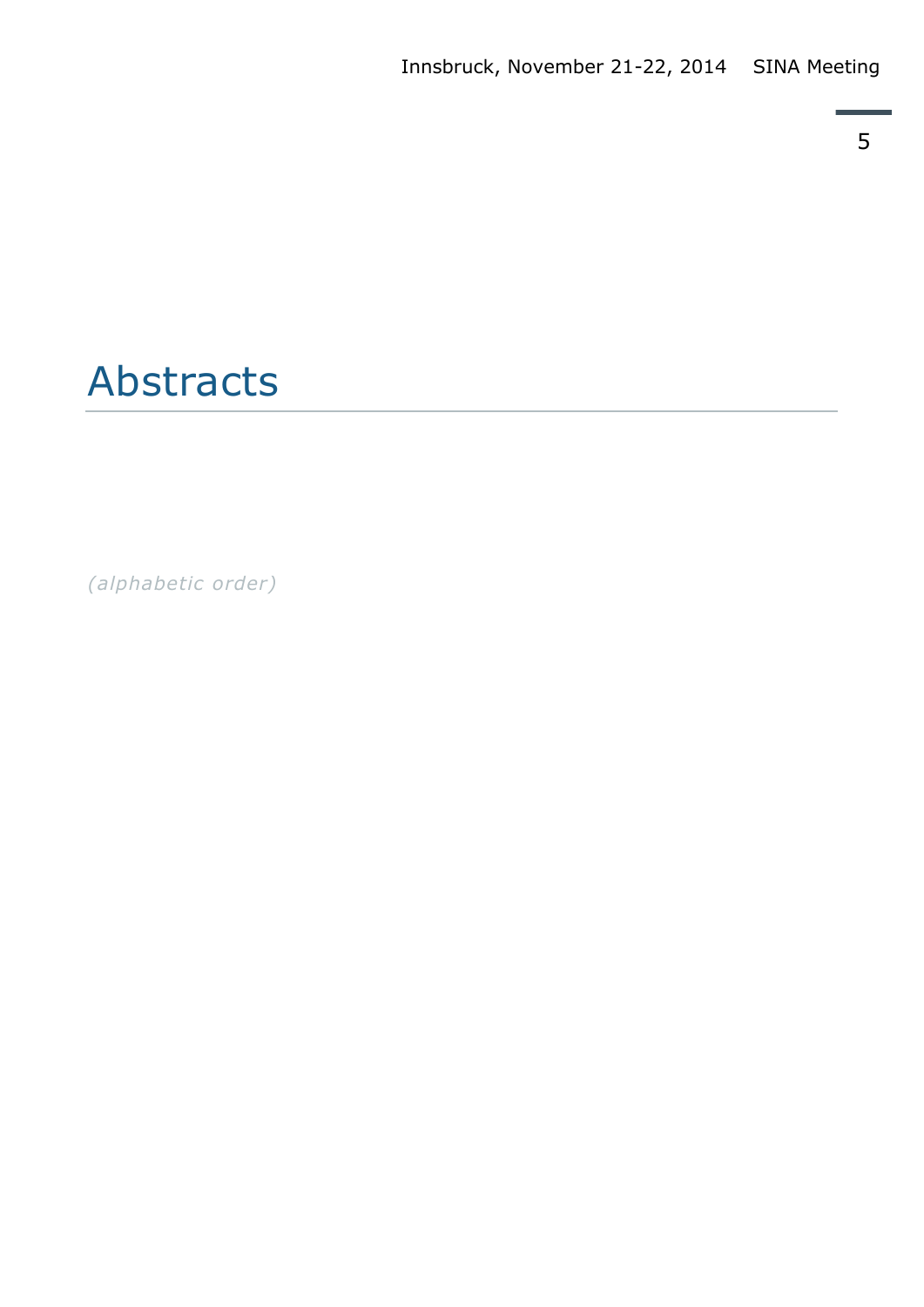## **Responses of belowground carbon allocation dynamics to extended shading in mountain grassland**

Michael Bahn (1), Fernando A. Lattanzi (2), Roland Hasibeder (1), Birgit Wild (3), Marianne Koranda (3), Valentina Danese (1), Nicolas Brüggemann (4), Michael Schmitt (1), Rolf Siegwolf (5), Andreas Richter (3)

(1) Institute of Ecology, University of Innsbruck, Innsbruck, Austria , (2) Technische Universität München, Freising-Weihenstephan, Germany, (3) Department of Terrestrial Ecosystem Research, University of Vienna,Vienna, Austria, (4) Institute of Bio-and Geosciences, Forschungszentrum Jülich, Jülich, Germany , (5) Paul Scherrer Institute, Villigen PSI, Switzerland

Carbon (C) allocation strongly influences plant and soil processes. Short-term C allocation dynamics in ecosystems and their responses to environmental changes are still poorly understood. Using in situ  $^{13}$ CO<sub>2</sub> pulse labeling, we studied the effects of one week of shading on the transfer of recent photoassimilates between sugars and starch of above-and belowground plant organs and to soil microbial communities of a mountain meadow. C allocation to roots and microbial communities was rapid. Shading strongly reduced sucrose and starch concentrations in shoots, but not roots, and affected tracer dynamics in sucrose and starch of shoots, but not roots: recent C was slowly incorporated into root starch irrespective of the shading treatment. Shading reduced leaf respiration more strongly than root respiration. It caused no reduction in the amount of  $^{13}$ C incorporated into fungi and gram-negative bacteria, but increased its residence time. These findings suggest that, under interrupted C supply, belowground C allocation (as reflected by the amount of tracer allocated to root starch, soil microbial communities and belowground respiration) was maintained at the expense of aboveground C status, and that C source strength may affect the turnover of recent plant-derived C in soil microbial communities.

Reference: Bahn et al. 2013. New Phytologist 198: 116–126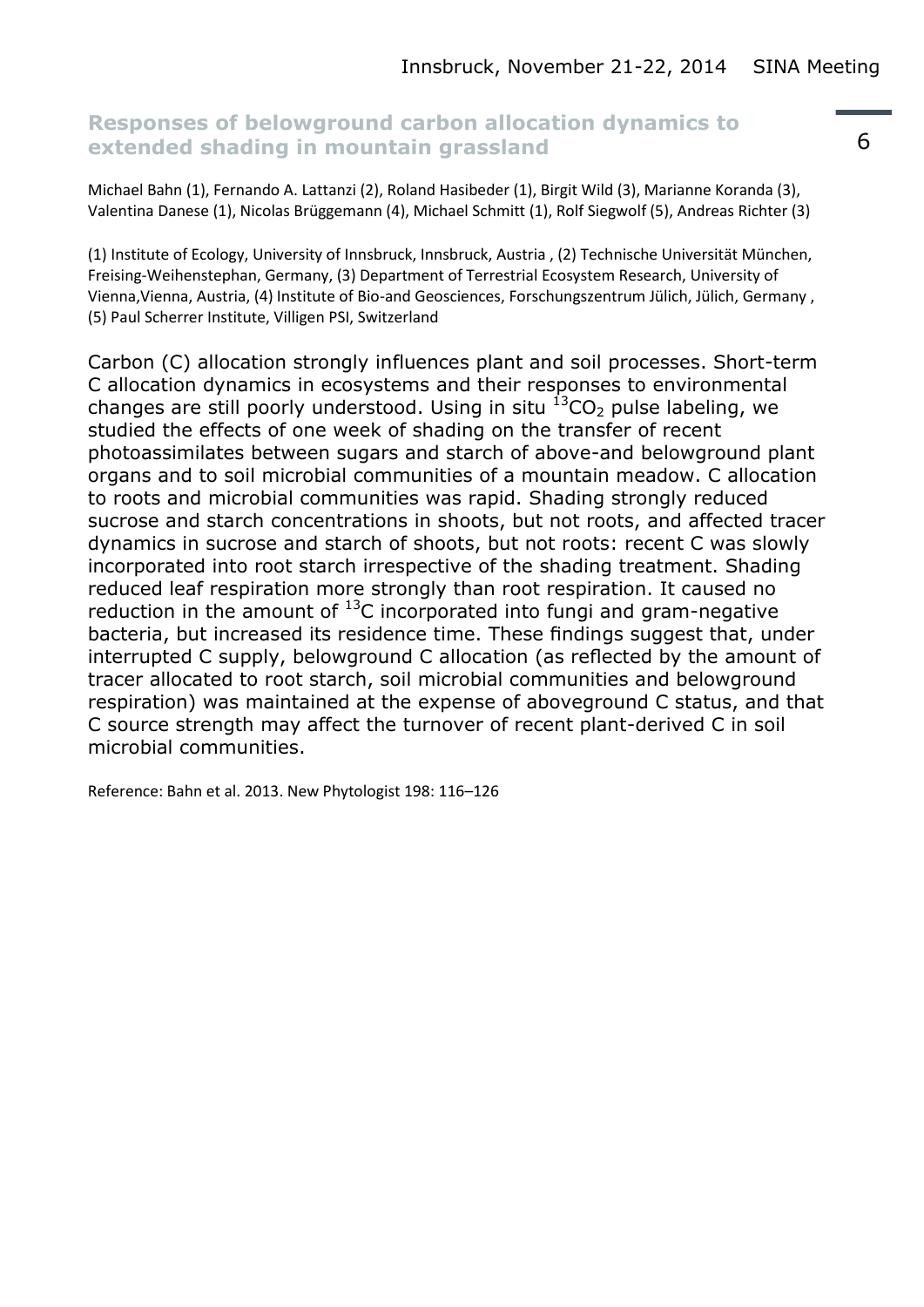### **Tracing respired CO<sup>2</sup> transport in the xylem at leaf, branch and tree level using carbon isotopes**

#### Jasper Bloemen (\*), Kathy Steppe

Laboratory of Plant Ecology, Department of Applied Ecology and Environmental Biology, Faculty of Bioscience Engineering, Ghent University, Ghent, Belgium (\*) Current affiliation: Ecophysiology and Ecosystem Processes, Institute of Ecology, University of Innsbruck, Innsbruck, Austria

Stable-isotope-labeling techniques have successfully been applied in the context of tree carbon cycling in order to trace the flow of photosynthates from leaves to sinks via the phloem. For instance, pulse- labeling of the tree canopy and analyzing soil  $CO<sub>2</sub>$  efflux have revealed the fast coupling between leaf-level and belowground processes. However, important knowledge gaps still exist on carbon cycling in trees regarding the upward transfer of  $CO<sub>2</sub>$  with the transpiration stream. In trees, respired  $CO<sub>2</sub>$  can dissolve in xylem water and diffuse to the atmosphere or be assimilated within tissues remote from the site of respiration. This internal carbon flux compels us to rethink long-standing assumptions regarding tree physiology in which the use of stable isotopes might lead the way.

In this study, we summarize the findings from our recent studies at leaf, branch and tree level to illustrate the use of dissolved  $^{13}CO_2$  and  $^{11}CO_2$  as a tracer for xylem-transported  $CO<sub>2</sub>$  within trees. An isotope label was dissolved in water and either infused in the stem base of poplar trees (*Populus deltoides*  Bartr. Ex. Marsh) in the field or supplied at detached poplar branches and leaves under controlled conditions, allowing manipulation of the transpiration rate by altering the vapor pressure deficit (VPD). The experiment on the fieldgrown trees showed that the label was transported from the base of the stem throughout the tree and assimilated in the different woody and leaf tissues. The largest fraction of the label (up to 94%) diffused to the atmosphere during upward transport. In the branch and the leaf experiments, higher tissue enrichment was observed under high VPD compared to low VPD, illustrating the importance of transpiration rate on assimilation of xylem-transported  $CO<sub>2</sub>$ . The amount of xylem-transported  $CO<sub>2</sub>$  assimilated in the different tissues was low compared to atmospheric fixation (up to 1.9%), however this "recycling" of respired CO<sub>2</sub> might gain importance at higher VPD levels when atmospheric  $CO<sub>2</sub>$  assimilation might be limited and transpiration rate maximizes to a plateau level. Our findings indicate that labeling the transpiration stream with carbon isotopes can provide novel insights on the impact of xylem-transported  $CO<sub>2</sub>$  on tree assimilation and respiration.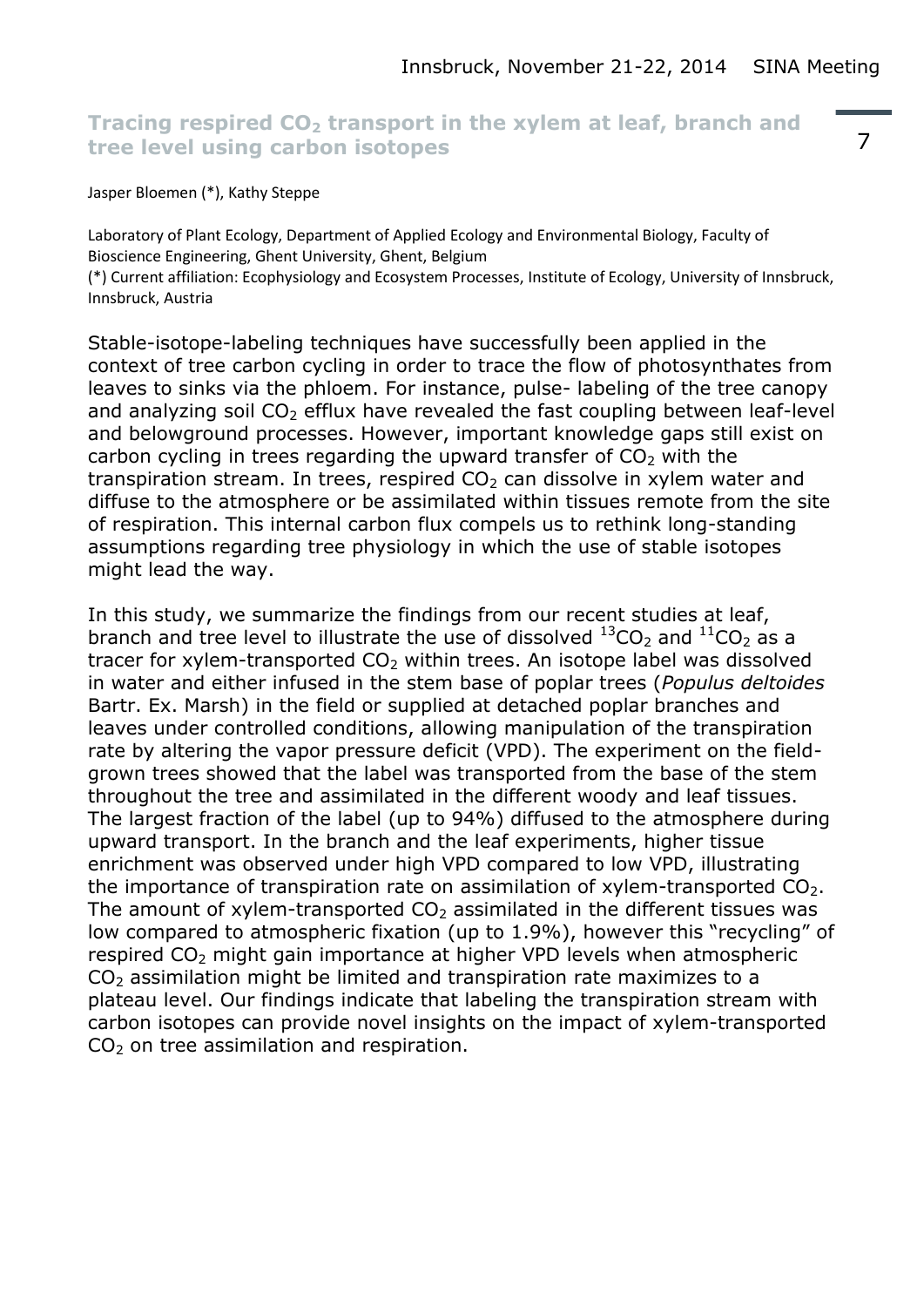#### **Identification of anthropogenic impacts on ground- and surface water combining nitrate stable isotopes and a new multi parameter test**

Humer F. (1), Brielmann, H. (1), H. Kralik M. (1), Grath J. (1), Clara M. (1), Weiß S. (1), Kulcsar S. (1), Scharf S. (1), Voerkelius S. (2)

(1) Umweltbundesamt GmbH, Spittelauer Lände 5, 1090 Wien; (2) Hydroisotop GmbH, Woelkestraße 9, D-85301 Schweitenkirchen

Diffuse agricultural emissions, leakage from sewer lines, septic tanks or wastewater treatment plants are potential sources of elevated nitrogen concentrations in ground- and surface water. Appropriate measures to safeguard ground- and drinking water resources require the identification of the source and magnitude of pollution.

While nitrogen and oxygen isotopes in nitrate are widely applied to differentiate potential sources of nitrate in groundwater such as precipitation, chemical fertilisers and manure or sewage water, without any additional tracers the source distinction of nitrate from manure or sewage water is still difficult. Even the application of boron isotopes can in some cases not avoid ambiguous interpretation. Therefore the Environment Agency Austria developed a new multi parametrical indicator test to allow the identification and quantification of pollution by domestic sewage water. The test analyses 8 substances well known to occur in sewage water: acesulfame and sucralose (two artificial, calorie-free sweeteners), benzotriazole and tolyltriazole (two industrial chemicals/corrosion inhibitors), metoprolol, sotalol, carbamazepine and the metabolite 10,11-Dihydro-10,11-dihydroxycarbamazepine (pharmaceuticals) [Humer et al., 2013]. These substances are polar and degradation in the aquatic system by microbiological processes is not documented. These 8 substances do not occur naturally which make them ideal tracers. The test is able to unveil about 0.1 % of wastewater in the analysed water sample.

In two areas characterized by intensive agricultural activities (Marchfeld and Wulkatal) ground- and surface waters with a different range of nitrate concentrations have been analysed for nitrogen and oxygen isotopes in nitrate to identify the nitrate source. To further differentiate between manure and sewage water the newly developed multi parametrical indicator test was successfully applied. In the Marchfeld region, some of the selected groundwater wells show a sewage influence of up to 1-3 %. In the Wulkatal area, the Wulka River itself is strongly impacted by sewage (about 25 %), while the investigated groundwater show negligible impacts of municipal sewage. In summary, the results allow a reasonable quantification of nitrate sources from different types of fertilizers as well as sewage water contributions close to villages and in wells recharged by bank filtration.

Reference: Humer et al. EGU2013-5332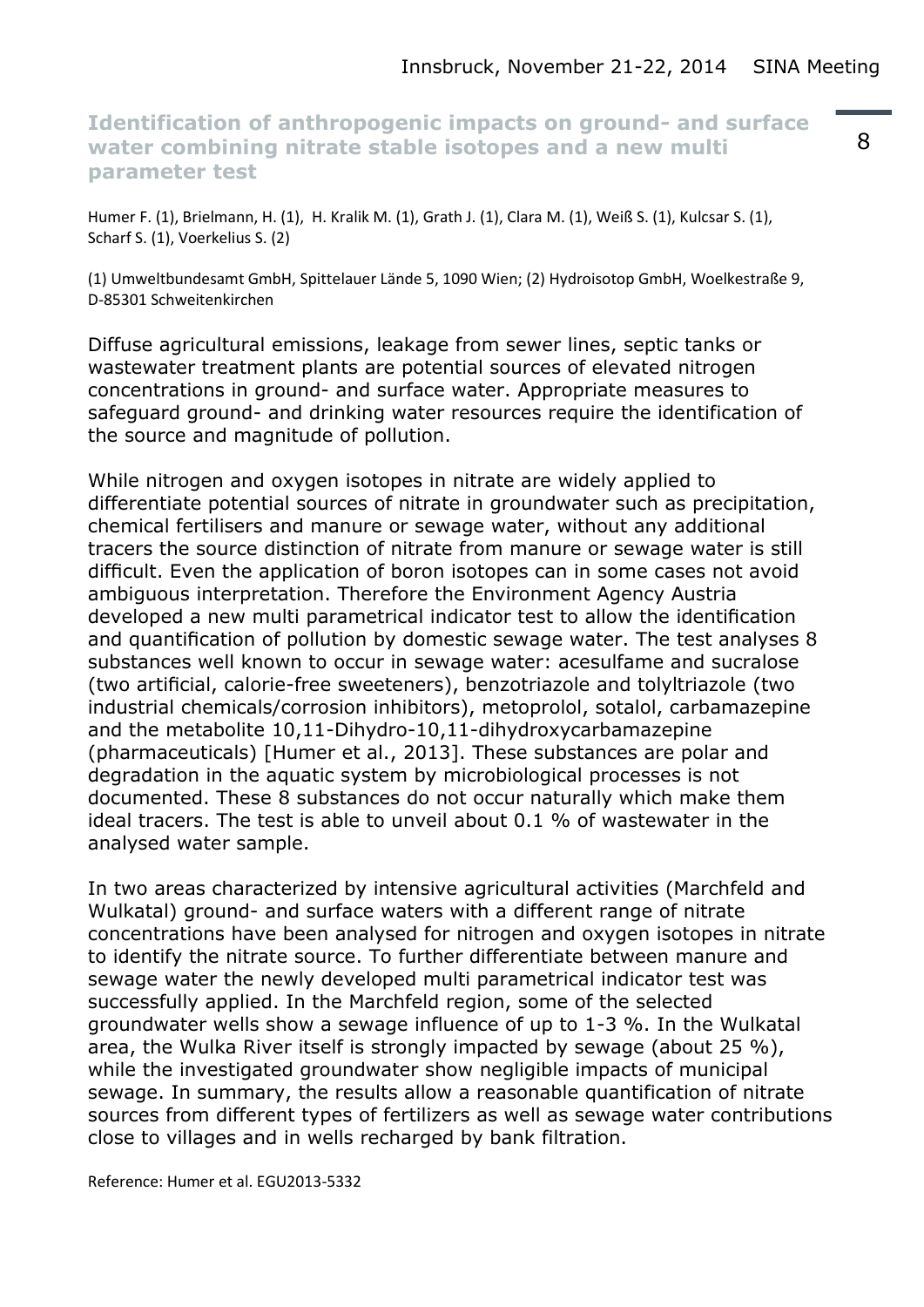### **Marine C- and S-cycle perturbations at the Triassic-Jurassic boundary and in the Early Jurassic**

#### Flora Brocza (1,2), Micha Horacek (1,3), Leopold Krystyn (4)

(1) Department of Lithospheric Research, University of Vienna, Althanstraße 14, 1090 Vienna; (2) Josephinum Research, Rottenhauser Straße 1, 3250 Wieselburg; (3) HBLFA Francisco-Josephinum, BLT Wieselburg, Rottenhauser Straße 1, 3250 Wieselburg; (4) Institute of Paleontology, University of Vienna, Althanstraße 14, 1090 Vienna.

Marine sediments accumulate records of the isotopic composition of the ocean. Their carbonate  $\delta^{13}C_{\text{carb}}$  and organic matter  $\delta^{13}C_{\text{org}}$  can give information as about changes in the ocean circulation and bioproduction, while marine  $\delta^{34}S$  is mainly influenced by ocean circulation and the marine sulfur concentration.

We are currently investigating  $\delta^{13}$ C and  $\delta^{34}$ S isotopes of two sections spanning the late Triassic to Early Jurassic. This interval contains the Triassic-Jurassic boundary (TJB; 201,3 Ma), one of the five largest extinction events in Earth's history. Our study aims to complement the scarce sulfur isotope data on the TJB and Early Jurassic and to offer insight into observed carbon and sulfur cycle perturbations during this period.

The Arroyo Malo section is located in the Neuquén Basin (central-western Argentina), deposited on the Western margin of Pangea, belonging to the Panthalassa Ocean. The Canj section lies in the Montenegrin Budva Zone, deposited in the Tethys Ocean. While a concomitant negative  $\delta^{13}C_{\text{carb}}$  and  $\delta^{13}C_{org}$  excursion at the TJB has been documented in multiple sections, the continuation of the curve into the early Jurassic has been investigated only by few research groups. They report positive  $\delta^{13}C_{\text{org}}$  (but no systematic  $C_{\text{carb}}$ ) excursions in the Hettangian stage of the Jurassic but a satisfying correlation has not been achieved globally, yet. As for sulfur, so far only Williford et al. 2009 report data from the latest Triassic to the Early Jurassic. They present concordant positive excursions of C- and S- isotopes, which they interpret as global anoxic conditions with a strongly reduced marine sulfur reservoir.

Our study of the Canj section will significantly extend the existing  $\delta^{13}$ C record. The S-isotope investigation of the sections will add a new dataset to compare to the Williford data. Due to the different paleogeographic locations of this study's sections, the resulting  $\delta^{34}$ S and  $\delta^{13}$ C curves will give important clues on the global correlativity of Early Jurassic S-curves and on the primary or diagenetic origin of the signals.

We thus contribute two detailed datasets from different paleogeographic settings to improve the scarce sulfur data around the TJB and Early Jurassic and add new insight into the complex matter of reconstructing the paleoecological aftermath of the TJB in the long-run.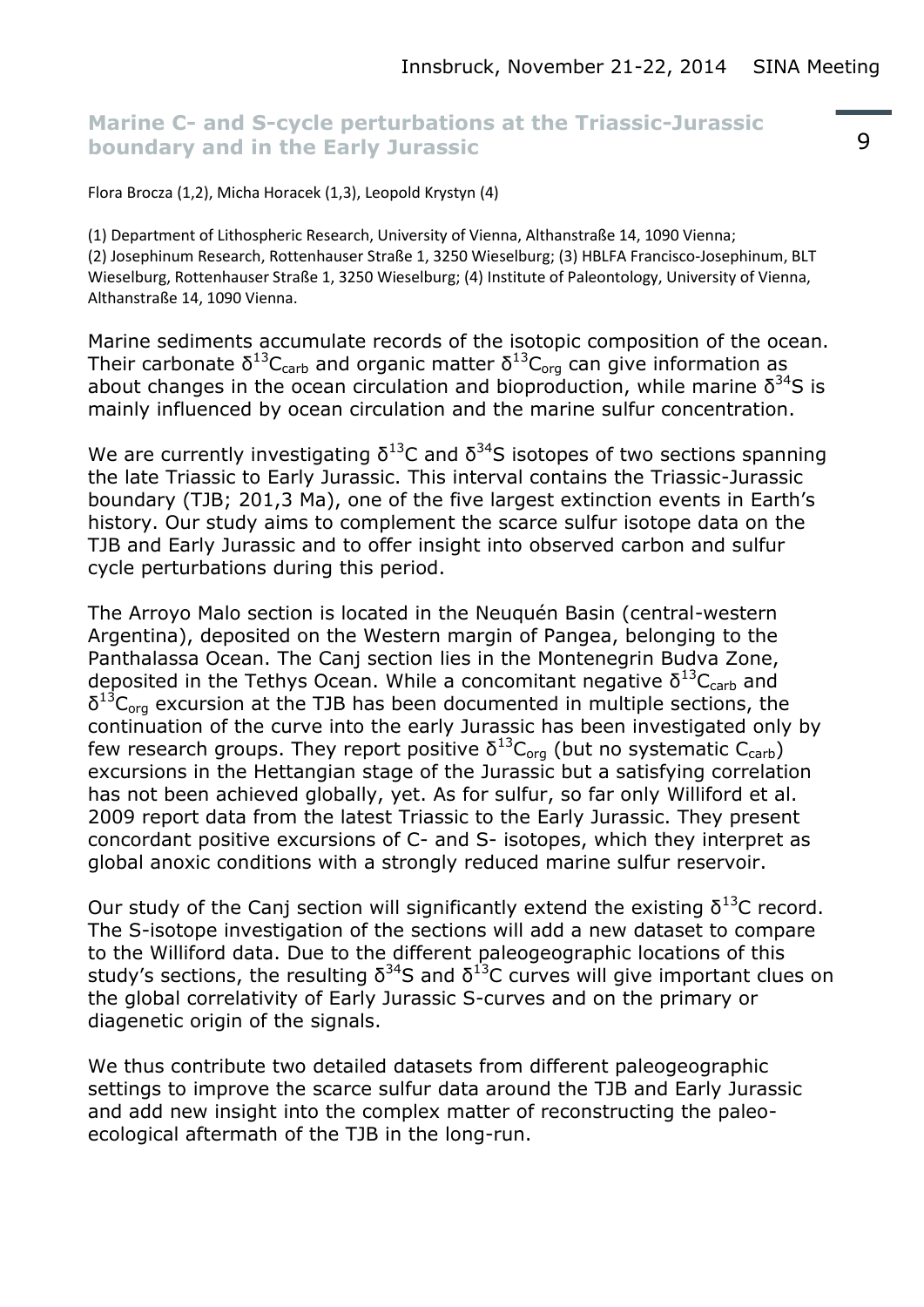### **Separating the contributions of vegetation and soil to evapotranspiration using stable isotopes**

Matthias Cuntz (1), Maren Dubbert (2), Arndt Piayda (1), Alexandra Correia (3), Filipe Costa e Silva (3), Olaf Kolle (4), Cristina Maguás (5), Alexander Mosena (2), João S Pereira (3), Corinna Rebmann (1), Christiane Werner (2)

(1) Department Computational Hydrosystems, UFZ – Helmholtz Centre for Environmental Research, Leipzig, Germany; (2) Agroecosystem Research, BayCEER, University of Bayreuth, Bayreuth, Germany; (3) Department of Forestry, Instituto Superior de Agronomia, Technical University of Lisbon, Lisbon, Portugal; (4) Field Experiments & Instrumentation, Max Planck Institute for Biogeochemistry, Jena, Germany; (5) Centro da Biologia Ambiental, Faculadade de Ciencias, University of Lisbon, Portugal

Semi-arid ecosystems contribute about 40% to global productivity, although water-availability limits carbon uptake. Evapotranspiration accounts there for up to 95% of water loss of the ecosystem. Thus functional understanding of evapotranspiration is key knowledge in forest management under future climate change.

Water isotopes trace water through the ecosystems. They are used to partition evapotranspiration *ET* into its components evaporation *E* and transpiration *T*. The method is, however, sensitive to the knowledge of the isotopic composition of water at the evaporating sites.

Here we present observations from a Portuguese bi-layered woodland with widely spaced cork-oak trees and a herbaceous understorey layer. Water fluxes and their isotopic compositions were measured on bare soil and vegetated plots with a transparent through-flow chamber and a water isotope laser. Soil moisture and temperature were measured in several depths and soil samples were taken for soil water isotope analysis. Based on these observations, we review current strategies of *ET* partitioning. We highlight pitfalls and show uncertainty analyses for the different approaches. We show that the isotopic composition of evaporation is very sensitive to sampling strategy but is described well by a steady-state formulation (Dubbert et al. 2013). The isotopic composition of transpiration, on the other hand, is not in steady state, most of the time (Dubbert et al. 2014a). We demonstrate the consequences for partitioning of ET by current simplifications.

Analysis of the water dynamics of the woodland (Piayda et al. 2014) showed that herbaceous understorey transpiration was always larger than soil evaporation *E*. Both fluxes stopped almost completely in summer, leaving transpiration *T* to contribute by more than 90% to *ET* (Dubbert et al. 2014b). The herbaceous understorey layer did, surprisingly, increase soil infiltration due to less runoff on vegetated ground (Dubbert et al. 2014c). The layer serves thus two purposes: 1. The legumes add nitrogen to the ecosystem that gets also used by the oak trees (Dubbert et al. 2014b). 2. The understorey layer helps infiltration of precipitation. It appears that the understorey layer in this cork-oak stand has an overall positive effect on the ecosystem, both in terms of nutrient and water availability.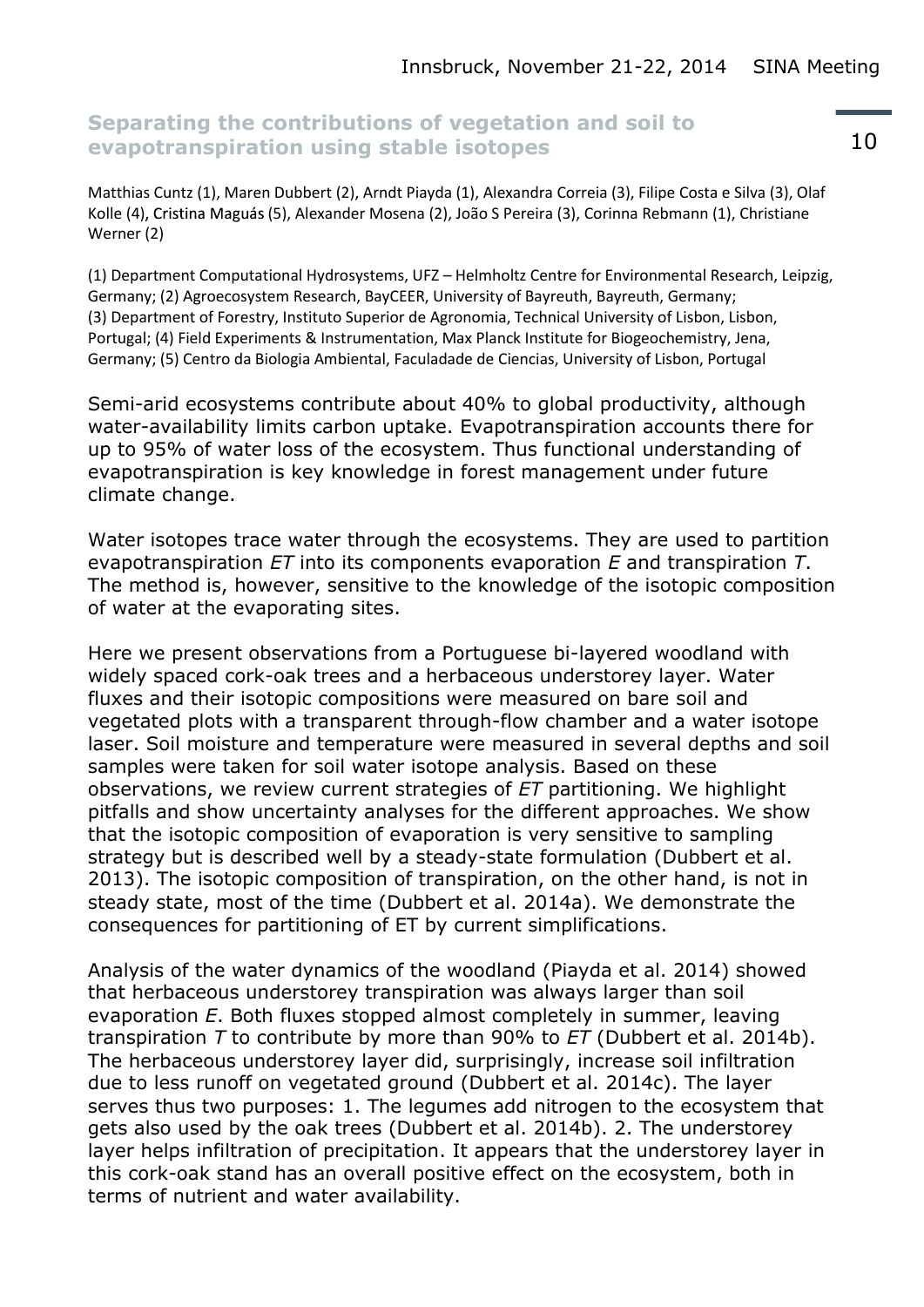#### **Isotopes in Holocene precipitation across Eurasia: The speleothem record**

Yuri Dublyansky, Christoph Spötl

#### Institute of Geology, Innsbruck University

Fluid inclusions are micron-sized vacuoles which form during the growth of speleothems (stalagmites) and trap the contemporaneous drip water. Stalagmites, therefore, represent natural "samplers" that collect and preserve samples of paleo-precipitation over millennia. Recent methodological breakthroughs allow analyzing these tiny samples of water and, given the superior dating possibilities of speleothems (using U-Th), both accurate and precise chronologies of paleo-precipitation can be obtained.

The aim of a recently launched project is to trace the evolution of stable isotopic composition of Holocene precipitation along a 8,500 km-long transect. The transect will extend, as a narrow band (45°-55°N), from the Atlantic coast of western Europe (9°W) to as far as eastern Siberia (105°E). It will follow the prevailing direction of moisture transport from the Atlantic source. The isotopic composition of precipitation along the transect is controlled primarily by



Fig. 1. The  $\delta$ D values of water trapped in Holocene stalagmites at four cave sites along the transect. Note a strong longitudinal gradient, similar to that observed in modern-day precipitation. Insert shows  $\delta$ D values compared with  $\delta^{18}$ O record of the host calcite.

continental rainout and recycling effects, as well as temperature. Our working hypotheses are that similar forcing mechanisms were operational during the Holocene, and that the changing parameters of the forcing, on the millennial time scale, can be expressed as changes in the stable isotope gradient along the transect. The questions to be addressed include: did the large-scale pattern of moisture transport across Eurasia change during the course of the Holocene? What were the forcing factors of this large-scale moisture transport? Was Holocene climate change synchronous across northern Eurasia?

First data obtained for this project indicate that (1) Holocene δD and  $\delta^{18}O$ values show a first-order continent-scale longitudinal trend (Fig. 1), and (2) the isotopes of fluid inclusion water appear to show some systematic variations within the Holocene (Fig. 1 insert).

This project is funded by Austrian Science Fund (FWF project P257160).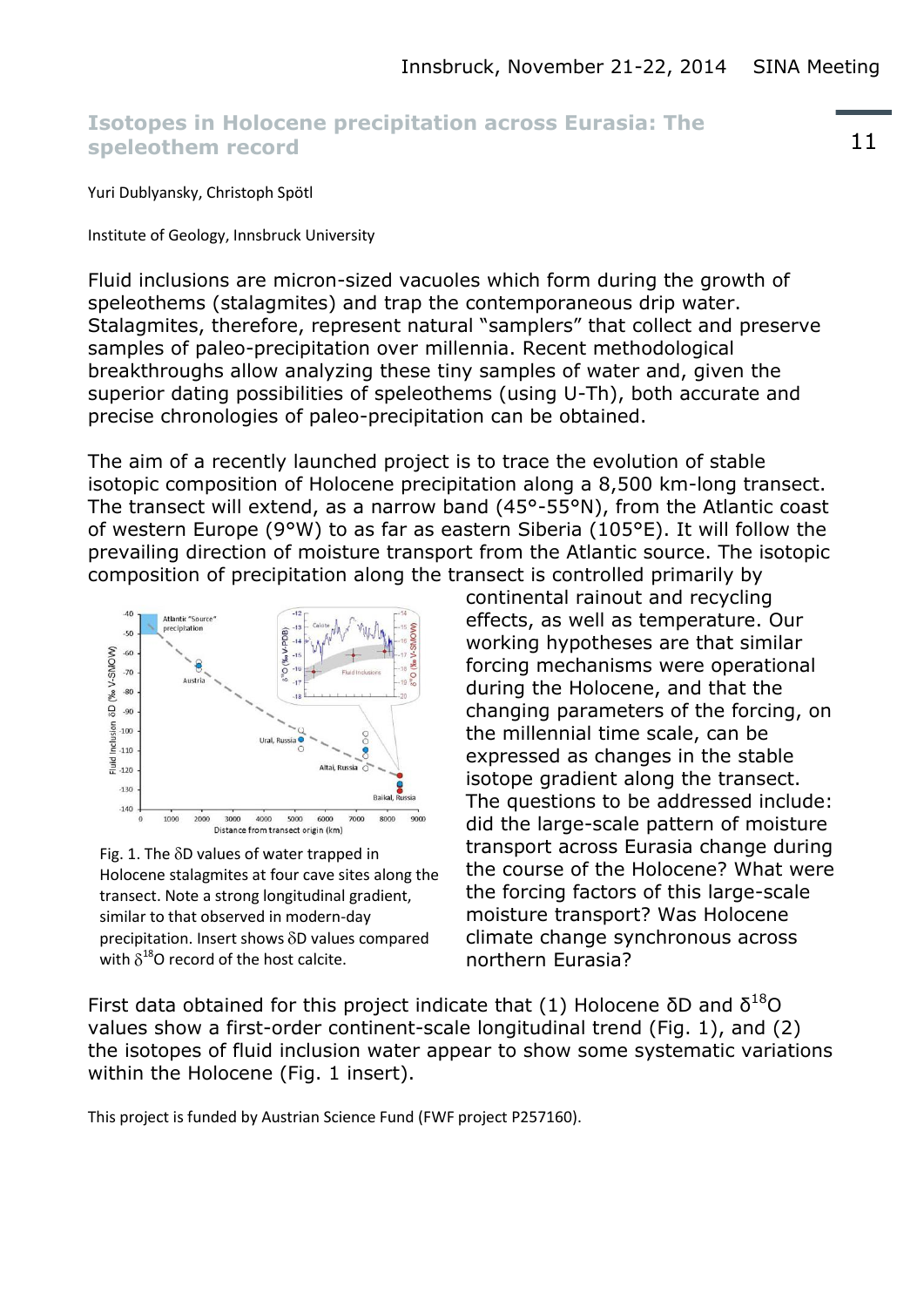## **From magnets to light. A transition in isotope glaciology**

#### Vasileios Gkinis

Center for Ice and Climate, Niels Bohr Institute, Juliane Maries Vej 30, 2100 Copenhagen, Denmark

The ratios of the stable isotopologues of polar precipitation have been for decades one of the most fundamental tools in paleoclimatology. Precise and accurate measurements were traditionally carried out using mass spectrometric techniques that required conversion of the water sample to some other compound as for example  $CO<sub>2</sub>$ , CO or H<sub>2</sub>. Sampling was carried out in a discrete fashion, resulting in a trade-off between the achievable resolution and the analytical throughput.

In this talk I will describe how in the recent years the field of ice core science has seen a vast transition in the way ice core isotopic analysis is performed. The adoption of commercially available IR spectrometers coupled to custom made continuous melting systems has helped in fully exploiting the true resolution of polar ice cores while in the same time improving the achievable sample throughput. Analytical systems of high precision and accuracy can now be deployed in the field while the achievable resolution of the measured time series allows for the development of new proxies based on the spectral analysis of the isotopic signal. The limits to what is possible are expanded even further with the addition of  $H_2$ <sup>17</sup>O and O<sup>17</sup> excess that previously required a very challenging analytical method based on water fluorination and dual inlet mass spectrometry. I will discuss the technical aspects of the  $O^{17}$  excess measurement with the new 2140 Picarro analyzer and hopefully initiate a discussion on the SMOW-SLAP calibration issues involved in the measurement of  $H_2$ <sup>17</sup>O and  $O$ <sup>17</sup> excess.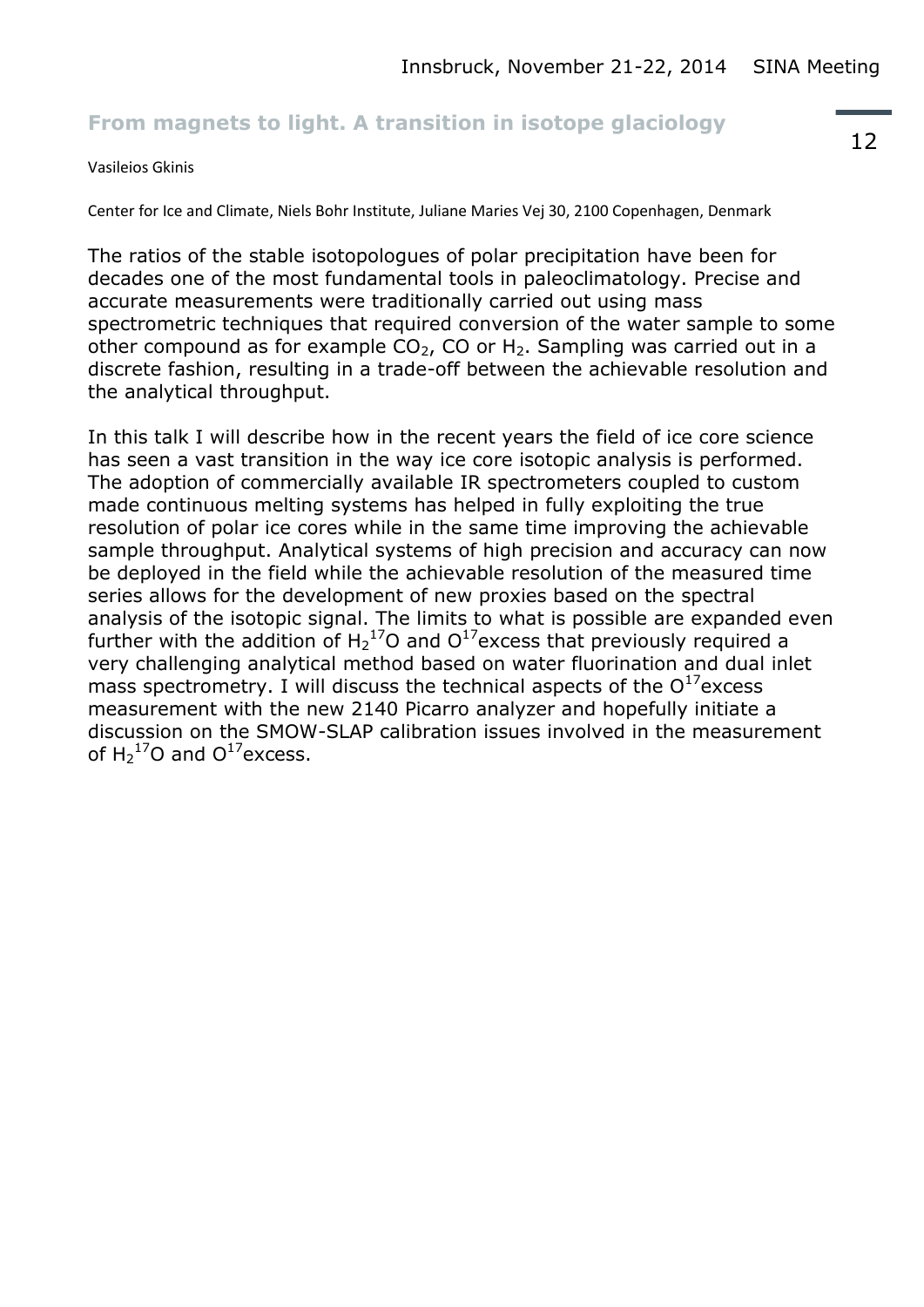**Use of carbon and nitrogen isotopes as chemical markers to distinguish regions with different degree and type of contamination in Argentinean lakes**

Julieta Griboff (1), Magdalena V. Monferrán (1), Micha Horacek (2), Daniel A. Wunderlin (1)

(1) Instituto de Ciencia y Tecnología de Alimentos Córdoba (ICYTAC), CONICET y Facultad de Ciencias Químicas, Universidad Nacional de Córdoba, Córdoba, Argentina; (2) BLT Wieselburg Francisco-Josephinum, Wieselburg, Austria.

Stable isotopes have been used effectively in ecological studies to trace the impact of different components, like potential pollutants, on ecosystems, as well as to trace food webs. Coastal environments are often exposed to different anthropogenic contaminants that can cause evident differences in coastal ecosystems. For this reason the use of various organisms as an indicator offers an important ecological study (Rozic et al., 2014).

In this study, we measure  $\delta^{13}$ C and  $\delta^{15}$ N values in various organisms (from primary producers to upper consumers) to understand the influence of the different anthropogenic activities on the environment and the possibility to distinguish regions with different degree and type of contamination, as well as areas of greater or lesser risk to food production.

Study site samplings were carried out during wet season (April 2014) after a massive rain event in three lakes in Córdoba, Argentina: San Roque, Los Molinos and Río Tercero lakes. San Roque Lake supplies drinking water to Córdoba, and is also intended for recreational uses. It is surrounded by cities and settlements which are not fully connected to public sewage system. Los Molinos Lake provides water to the Southeast of the city of Córdoba and is used for recreational activities and irrigation. In the surrounding agriculture dominantly corn and sorghum is produced. Río Tercero lake is the largest artificial reservoir in the province of Córdoba and used for water supply and industrial activities, as providing cooling water for a nuclear power plant.

We collected water, sediment, plankton, shrimp (*Palaemonetes argentinus*) and fish (*Odontesthes bonariensis*) from each lake. Stable isotope analysis was performed an Isotope Ratio Mass Spectrometer, connected with an elemental analyzer (both Thermo Fisher Scientific). Results showed distinct differences in  $\delta^{13}$ C and  $\delta^{15}$ N between the investigated lakes that also identify lakes exposed to anthropogenic sewage. San Roque lake showed the highest  $\delta^{15}N$  values, for all the samples, indicating the most prominent influence of sewage on the lake ecology. However, not all results can be unequivocally interpreted to date and repetition of sampling and measurements has to be performed to identify any possible influence of the rain event.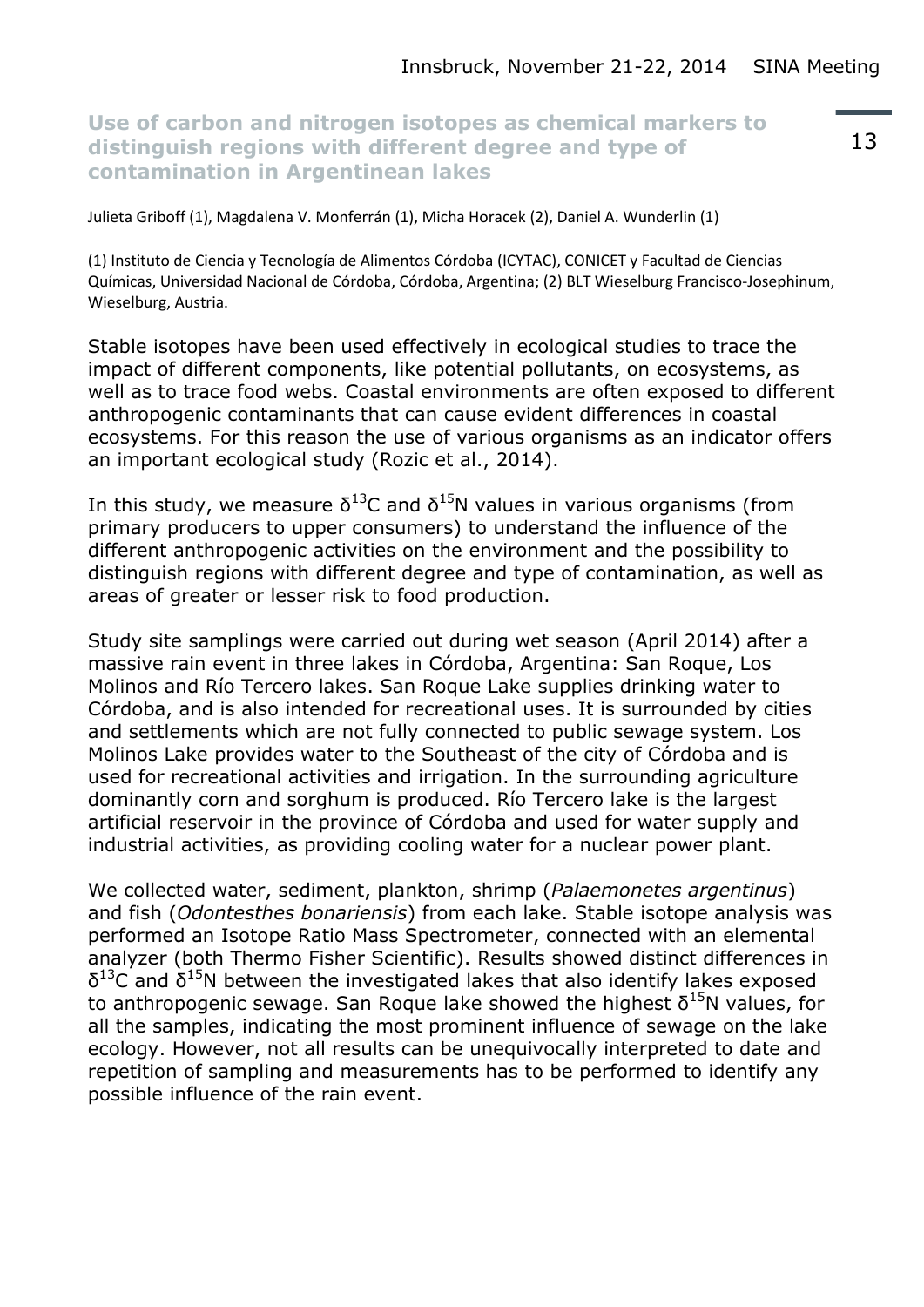## **Summer drought alters carbon allocation to roots and root respiration in mountain grassland**

Roland Hasibeder (1), Lucia Fuchslueger (2), Andreas Richter (2), Michael Bahn (1)

(1) Institute of Ecology, University of Innsbruck, Innsbruck, Austria; (2) Division of Terrestrial Ecosystem Research, Department of Chemical Ecology and Ecosystem Research, University of Vienna, Vienna, Austria

Meteorological extreme events like summer droughts are expected to occur more frequently in a future climate and exert a major impact on the carbon (C) balance of terrestrial ecosystems. Drought impairs the activity of C source (photosynthesis) and sinks (growth, respiration, storage) as well as C partitioning between aboveground and belowground plant organs. To date, little is known about effects of drought on the allocation dynamics of recently assimilated C in intact ecosystems. Combining experimental rain exclusion with  $13$ CO<sub>2</sub> pulse labelling in a mountain meadow in the Austrian Central Alps, we investigated how summer drought impacts the translocation of fresh photosynthates to roots and the partitioning of this C input among different root carbohydrate pools and root respiration. Severe soil drying decreased the ecosystem C uptake and the amounts and velocity of C allocated to the root system. However, the proportion of C translocated belowground (relative to C uptake) remained unaffected by drought. Reduced root respiration, reflecting reduced C demand under drought, was increasingly sustained by C reserves, whilst recent assimilates were preferentially allocated to root storage and an enlarged pool of osmotically active carbohydrates. Overall, these results indicate that under drought conditions the usage of recent assimilated C is shifted from metabolic activity to osmotic adjustment and storage compounds.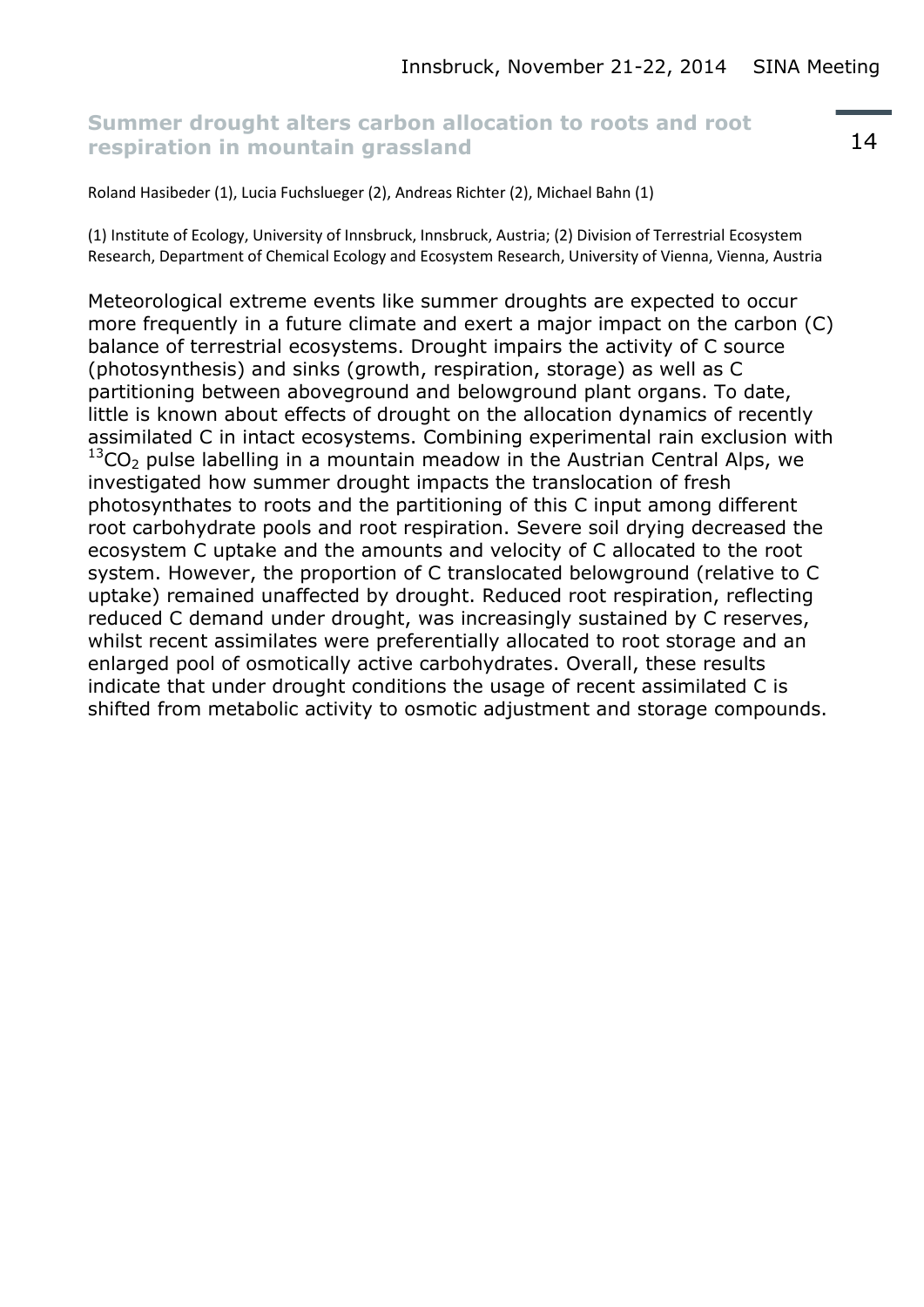#### **Next Generation of GC-IRMS Solutions**

Harald Hertle (1), Andreas Hilkert (2), Dieter Juchelka (2)

(1) Thermo Fisher Scientific GmbH, Im Steingrund 4-6, 63303 Dreieich, Germany; (2) Thermo Fisher Scientific GmbH, Hanna-Kunath-Str. 11, 28199 Bremen, Germany

The combination of Gas Chromatography with Isotope Ratio Mass Spectrometry (GC-IRMS) was introduced in 1988, opening the wide field of compound specific isotope analysis (CSIA). It combines the high purification efficiency of GC with the utmost precision of isotope ratio mass spectrometry.

Today compound specific isotope analysis of the main bioelements and their major isotopes  $^{13}$ C,  $^{15}$ N,  $^{18}$ O and <sup>2</sup>H is a standard tool in many laboratories and is used in a wide range of applications. Consequently, the GC IsoLink II is extending into new areas of research, in which smallest sample size at high precision is a must.

The new GC IsoLink II with optimized GC combustion and high temperature conversion technology is also related with modern sample introduction techniques, choice of GC columns, advanced GC technology and interfacing to the IRMS as well as data handling. New challenges in sample size and separation concern the improvement of sensitivity and GC resolution combined with full automation for higher sample throughput.

More complex chromatograms require on-line verification of the molecular structure of the individual compounds analyzed by GC-IRMS. The new GC IsoLink II solution integrates the hyphenation with a quadrupole MS as a standard option for GC/MS/IRMS applications.

We will discuss in this presentation modern GC-IRMS systems with application examples on biomarkers and other examples linked to improvements in sample introduction techniques, GC- and reactor technology.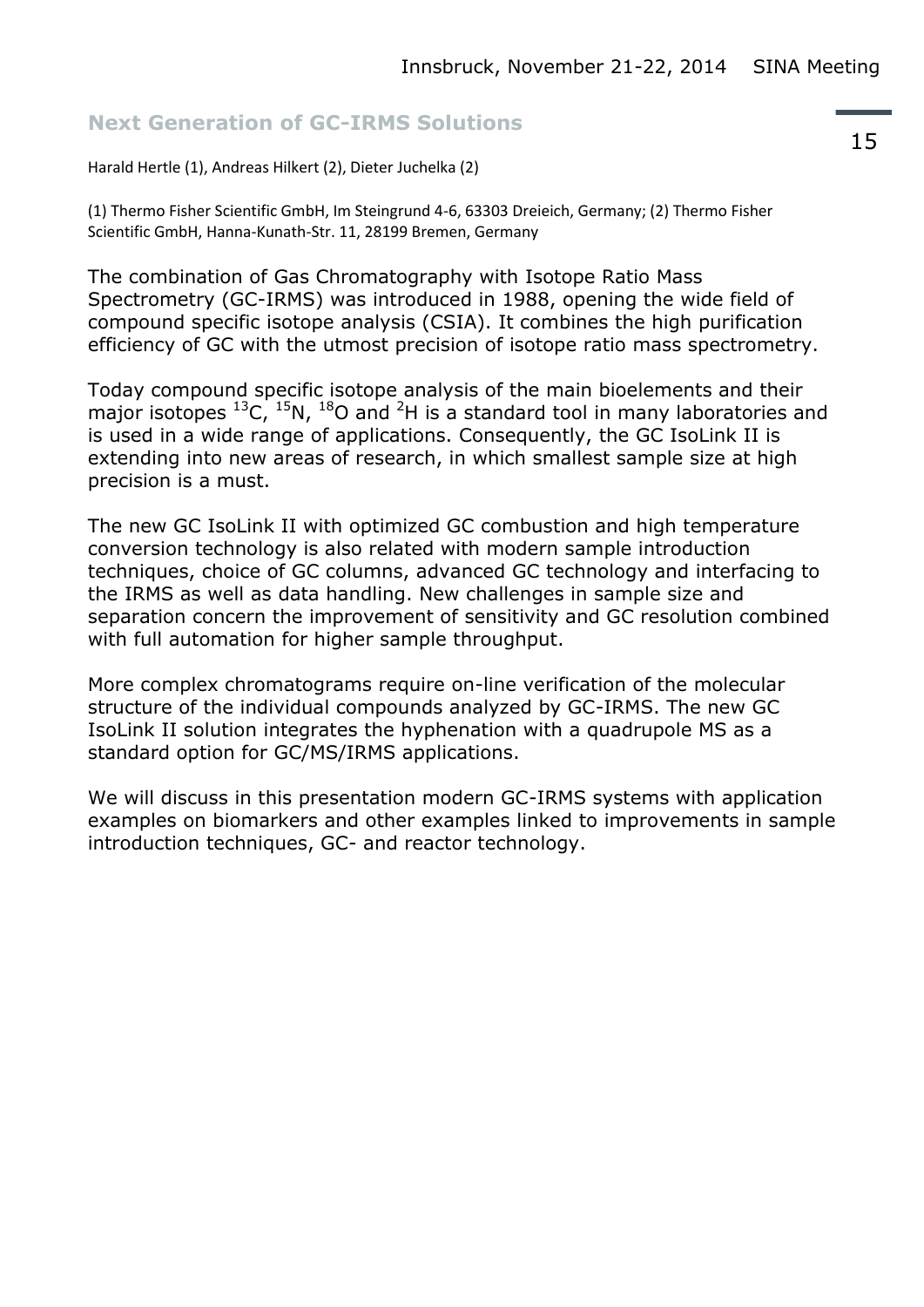16

#### **From paleohydrology to ecophysiology: New applications using hydrogen isotopes in plant derived organic compounds**

#### Ansgar Kahmen

Department of Environmental Sciences – Botany, University of Basel, Switzerland

In contrast to the stable C, N and O isotope composition of plant materials, the hydrogen isotope composition of plants has not yet been established as tool in modern ecological or biogeochemical research. With the development of new analytical instruments that allow the hydrogen isotope analysis of selected plant compounds, there has however been growing interest to explore the power of hydrogen isotopes as tools for ecological and biogeochemical research. In my talk I will highlight recent work from my lab that addresses the key environmental and physiological drivers that influence the hydrogen isotope composition in terrestrial plants. I will further show examples how the hydrogen isotope signals of defined plant compounds can be applied as new and powerful tool in ecological, biogeochemical and paleohydrological research.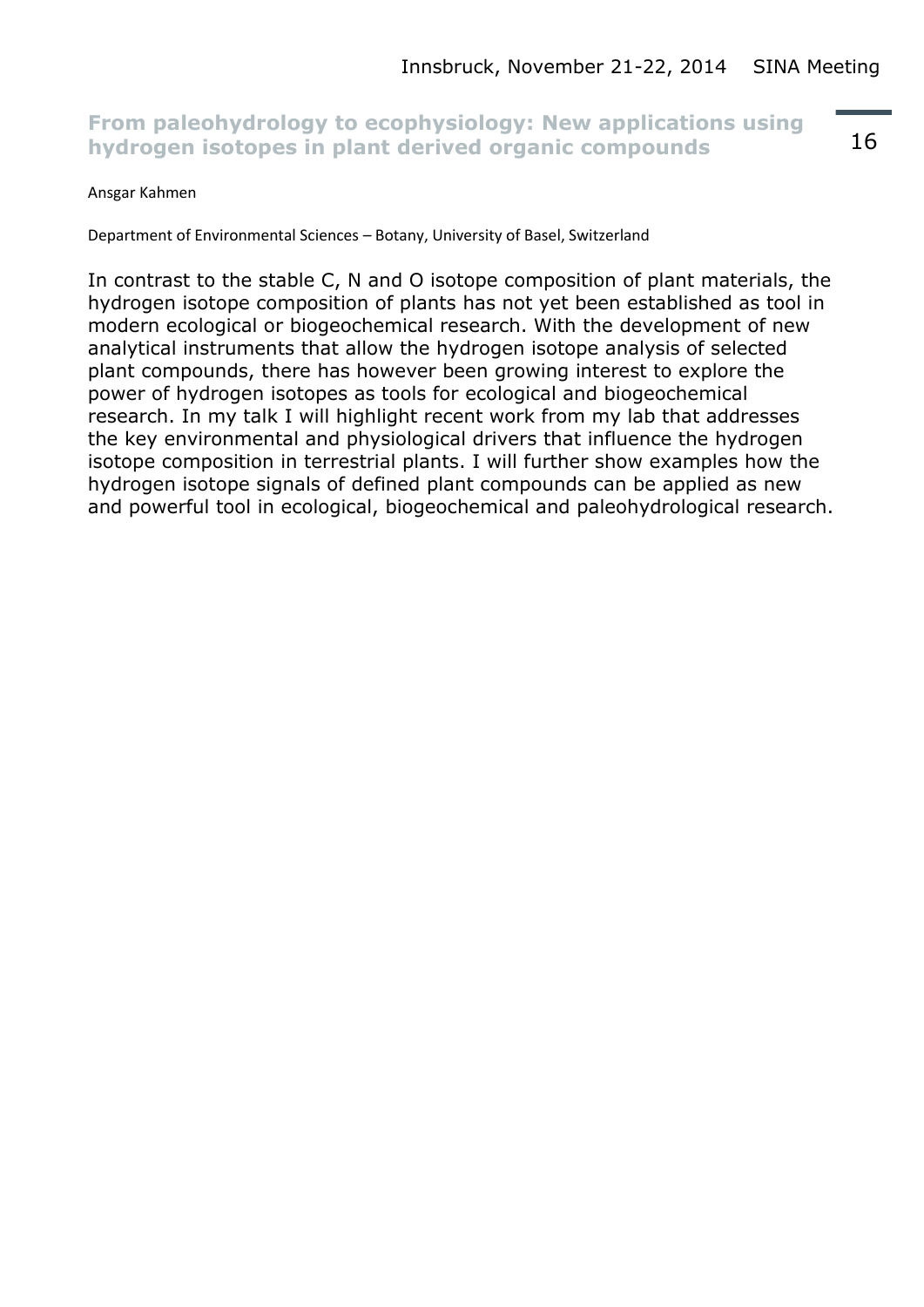17 **A 50 years' isotope record of Lake Neusiedl and adjacent precipitation water - its relevance for hydrological, climatological and environmental research**

Kathrin Karer (1), Stefan Wyhlidal (1), Dieter Rank (2)

(1) Austrian Institute of Technology – AIT, 3430 Tulln, Austria; (2) Center for Earth Sciences, University of Vienna, 1090 Wien, Austria

Lake Neusiedl, the largest lake in Austria, is especially sensitive to short-term climatic variations due to its extreme shallowness. Hence the lake is a representative for a shallow steppe-lake. The lake is of great importance for the microclimatic environment for agricultural use (e.g. winegrowing, market gardening) and for nature conservation areas (e.g. the Austrian–Hungarian national park–Nationalpark Neusiedler See Seewinkel).

The isotope ratios of hydrogen and oxygen in Lake Neusiedl water have been measured since 1967 ( $3H$ , stable isotopes  $2H$  and  $18O$  since 1976). This is probably one of the worldwide longest isotope records of a lake. Precipitation contributes about 80 % to the recharge of the lake, surface water inflow about 20 %, groundwater inflow is negligible (below 2 %). From the  $2H-18O$  relation ("d-excess") can be concluded that the isotopic composition in the Lake



Fig. 1: Local meteoric water line of Podersdorf (LMW-P) and Lake Neusiedl water line (LNWL)

Neusiedl water clearly reflects evaporation effects with a much smaller slope compared to the local meteoric water line of the precipitation water from Podersdorf (Fig. 1).

The isotope time series of the precipitation station Podersdorf (1965- 2014) show a significant long-term trend. The 10-year running mean of Podersdorf indicates a pronounced increase in  $\delta^{18}$ O of about 1 ‰. The increasing  $δ^{18}$ O values during the observation period (1973-2014) can

mainly be attributed to an increase in mean air temperature and can be used as an additional indicator of climate change.

Since 1952, the  $3H$  content of precipitation and consequently also in the Lake Neusiedl water has been dominated by the  $3H$  releases of nuclear weapon tests. As a consequence the  $3H$  concentration of precipitation- and lake water increased by about a factor 1000 in 1963 (maximum) followed by a continuous decrease. During the last two decades  $3H$  values have approached "pre-bomb" levels again. The main outcome of the isotopic investigations at Lake Neusiedl is that groundwater inflow to the lake is negligible and that the mean residence time of lake water is about one year.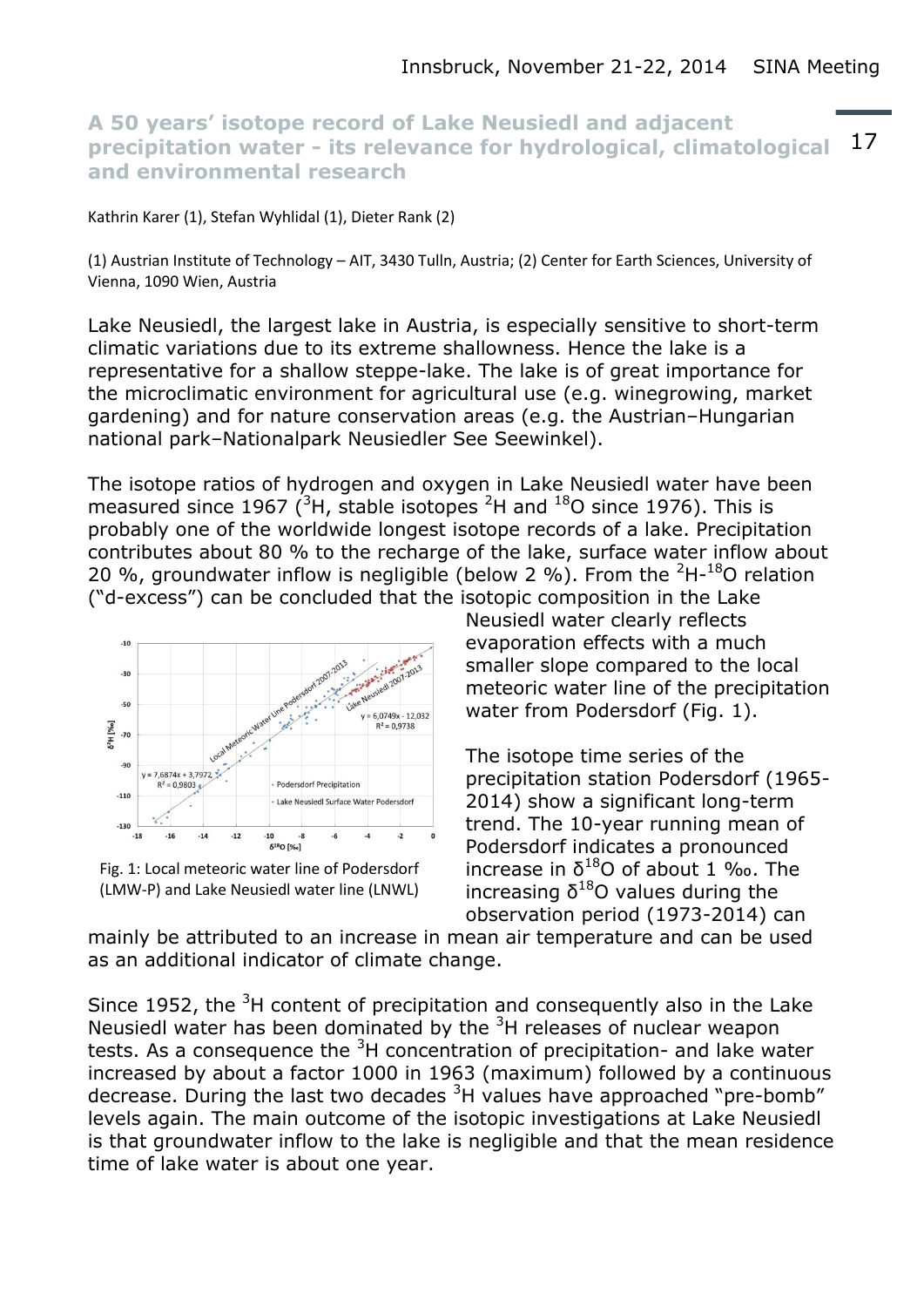## **Clumped isotopes and isotope geochemistry - new insights, significance and limitations**

#### Tobias Kluge

Institute of Environmental Physics, Heidelberg University, Im Neuenheimer Feld 229, 69120 Heidelberg, Germany, tobias.kluge@iup.uni-heidelberg.de

The study of multiply-substituted isotopologues is a relatively young branch of isotope geochemistry and only emerged a decade ago. First applications focused on the analysis of atmospheric  $CO<sub>2</sub>$  (e.g., Affek and Eiler, 2006), but encompasses today a wide range of carbonates (Eiler et al., 2011) and already expands into the field of alkanes (methane, ethane; Clog et al., 2013; Stolper et al., 2014).

Multiply-substituted isotopologues contain two or more rare isotopes and are therefore colloquially termed 'clumped isotopes'. The best investigated example for multiply-substituted isotopologues is  ${}^{13}C^{18}O^{16}O$  in CO<sub>2</sub> gas (either in gaseous samples or from phosphoric acid digestion of carbonates). The abundance of multiply-substituted isotopologues is governed by thermodynamic principles and, in general, increases with decreasing temperature (Wang et al., 2004).

A significant advantage of multiply-substituted isotopologues compared to traditional geothermometers such as carbonate  $\delta^{18}$ O is that the Δ value (difference to the stochastic distribution;  $\Delta$ 47 for CO<sub>2</sub>) is independent of the solution  $\delta^{18}$ O and  $\delta^{13}$ C value. Benefitting from this property the solution  $\delta^{18}$ O value can be reconstructed from the carbonate  $\delta^{18}$ O value using the temperature information provided by  $Δ47$  measurements in  $CO<sub>2</sub>$  produced from carbonates.

Carbonate clumped isotopes (dealing with the abundance of  $Ca^{13}C^{18}O^{16}O$ ; Schauble et al., 2006) are now widely applied to many geosciences questions, most prominently for thermometry (e.g., Came et al., 2007; Finnegan et al., 2011) and the investigation of the fluid source that was involved in the formation of specific carbonate phases (e.g., Bristow et al., 2011; Budd et al., 2013; Dale et al., 2014). Thermometry applications include paleoclimate studies, paleoaltimetry and the investigation of the thermal history of certain geological units. Beyond thermometry, carbonate clumped isotope measurements can be used to assess if dissolved inorganic carbon (DIC) was at isotopic equilibrium prior to mineral formation (Kluge et al., 2014). Case examples are stalagmites which exhibit measurable non-equilibrium ∆47 values (e.g., Affek et al., 2008; Dareon et al., 2011; Kluge and Affek, 2012).

The broader application of clumped isotopes is affected by several limiting effects. The ∆47 value of sub-surface precipitates that involved solutions with pH values differing from the typical range of laboratory calibrations (7<pH<9) may be influenced by DIC speciation during rapid mineral formation (Hill et al., 2014). Measurements of vent travertine samples from various slightly acidic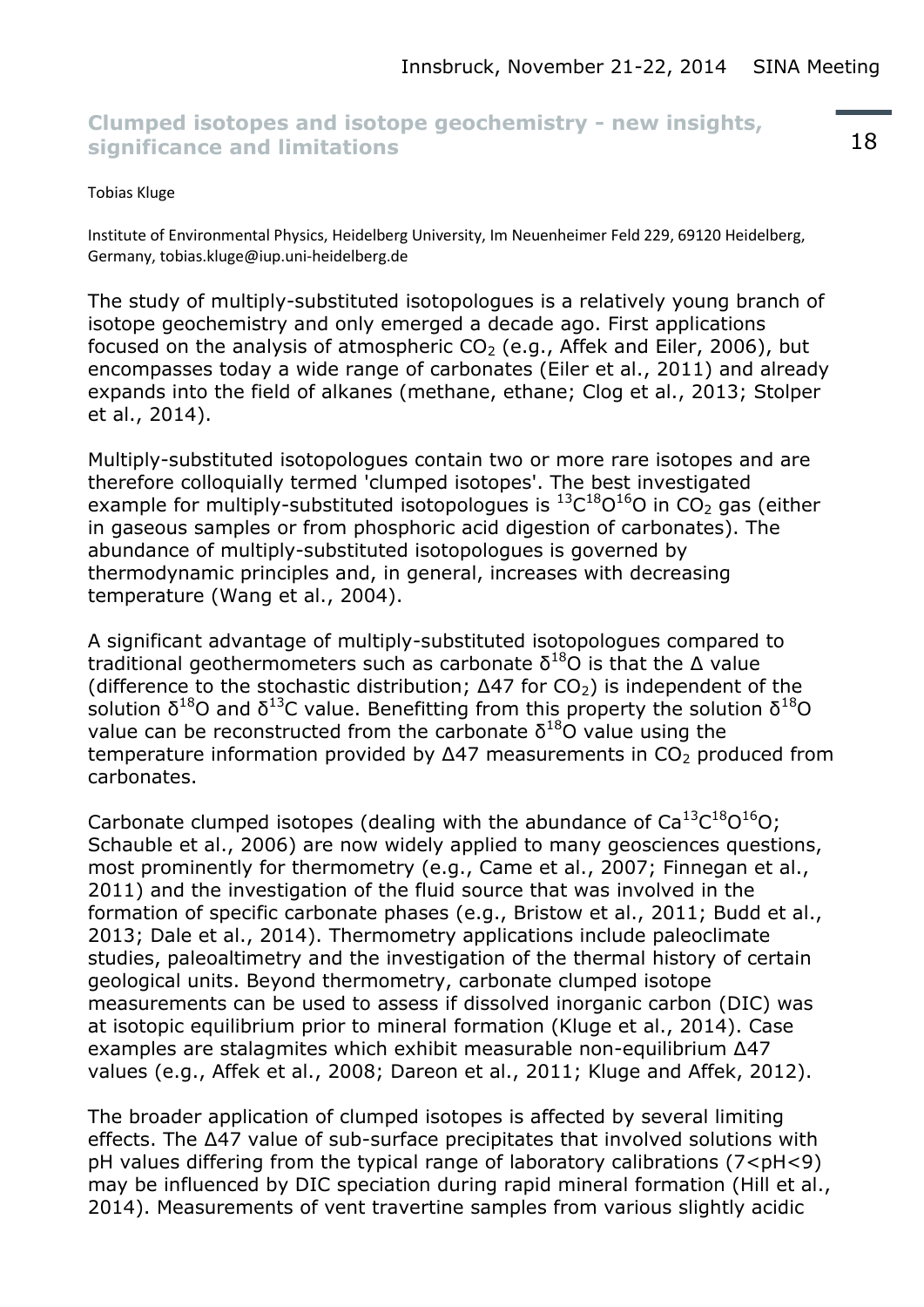+0.04‰ relative to the laboratory calibration). Salinity may further affect ∆47 19 hydrothermal springs confirmed a small positive offset (with a maximum of values of marine samples or precipitates from subsurface brines via changes in the DIC speciation (Hill et al., 2014) or by an ionic effect that leads to isotope partitioning between 'free' water molecules and 'bound' water in the hydration sphere of cations. Laboratory experiments show that the ionic effect is negligible for Na, Cl and Mg ions, but could have a limited influence if the solution contains higher Ca concentrations (on the order of +0.03‰ per mol Ca/litre). Ancient fossils (ages on the order of 100 Ma) may have been altered by diagenesis and require intensive investigation prior to meaningful (clumped) isotope studies. Bond re-ordering could additionally play a role if minerals were subject to elevated temperatures exceeding 150°C during burial (e.g., Dennis and Schrag, 2010; Passey and Henkes, 2012).

Further complicating are difficulties in unifying existing experimental and empirical ∆47 calibration curves of different laboratories and in assessing the causes for observed deviations. The acid digestion temperature is thought to have a significant influence as the phosphoric acid reaction at 25°C and 90°C yields two significantly different calibration lines (Fernandez et al., 2014). Importantly, the calibration lines are generally consistent amongst the laboratories that use the same acid reaction temperature. Inter-calibration studies are currently performed to determine potential factors causing the divergence of the calibration lines.

In summary, complicating effects seem to be limited and restricted to a few specific systems. Apart from mentioned methodological constraints, carbonate clumped isotopes are able to provide new and unique insights into many environmental and geosciences questions, in particular with regard to thermometry and fluid  $δ^{18}$ O reconstruction.

References:

Affek, H.P., Eiler, J.M., 2006. Abundance of mass 47  $CO<sub>2</sub>$  in urban air, car exhaust and human breath. Geochim. Cosmochim. Acta, 70, 1-12.

Affek, H.P., Bar-Matthews, M., Ayalon, A., Matthews A., Eiler, J.M., 2008. Glacial/interglacial temperature variations in Soreq cave speleothems as recorded by 'clumped isotope' thermometry. Geochim. Cosmochim. Acta, 72, 5351–5360.

Bristow, T.F., Bonifacie, M., Derkowski, A., Eiler, J.M., Grotzinger, J.P., 2011. A hydrothermal origin for isotopically anomalous cap dolostone cements from south China. Nature, 474, 68-72.

Budd, D.A., Frost, E.L., Huntington, K.W., Allwardt, P. F., 2013. Syndepositional deformation features in high-relief carbonate platforms: long-lived conduits for diagenetic fluids. J. Sed. Res., 82, 12-36.

Came, R.E., Eiler, J.M., Veizer, J., Azmy, K., Brand, U., Weidman, C.R., 2007. Coupling of surface temperatures and atmospheric CO<sub>2</sub> concentrations during the Palaeozoic era. Nature, 449, 198-202. Clog, M.D., Eiler, J.M., Guzzo, J.V.P., Moraes, E.T., Souza, I.V.A., 2013. Doubly <sup>13</sup>C-substituted ethane. Goldschmidt 2013 abstract volume, p. 897.

Daëron, M., Guo, W., Eiler, J.M., Genty, K., Blamart, D., Boch, R., Drysdale, R.N., Maire, R., Wainer, K., Zanchetta, G., 2011. <sup>13</sup>C-<sup>18</sup>O clumping in speleothems: Observations from natural caves and precipitation experiments. Geochim. Cosmochim. Acta, 75, 3303-3317.

Dale, A., John, C.M., Mozley, P.S., Smalley, P.C., Muggeridge, A.H., 2014. Time-capsule concretions: Unlocking burial diagentic processes in the Mancos Shale using carbonate clumped isotopes. Earth Planet. Sci. Lett., 394, 30-37.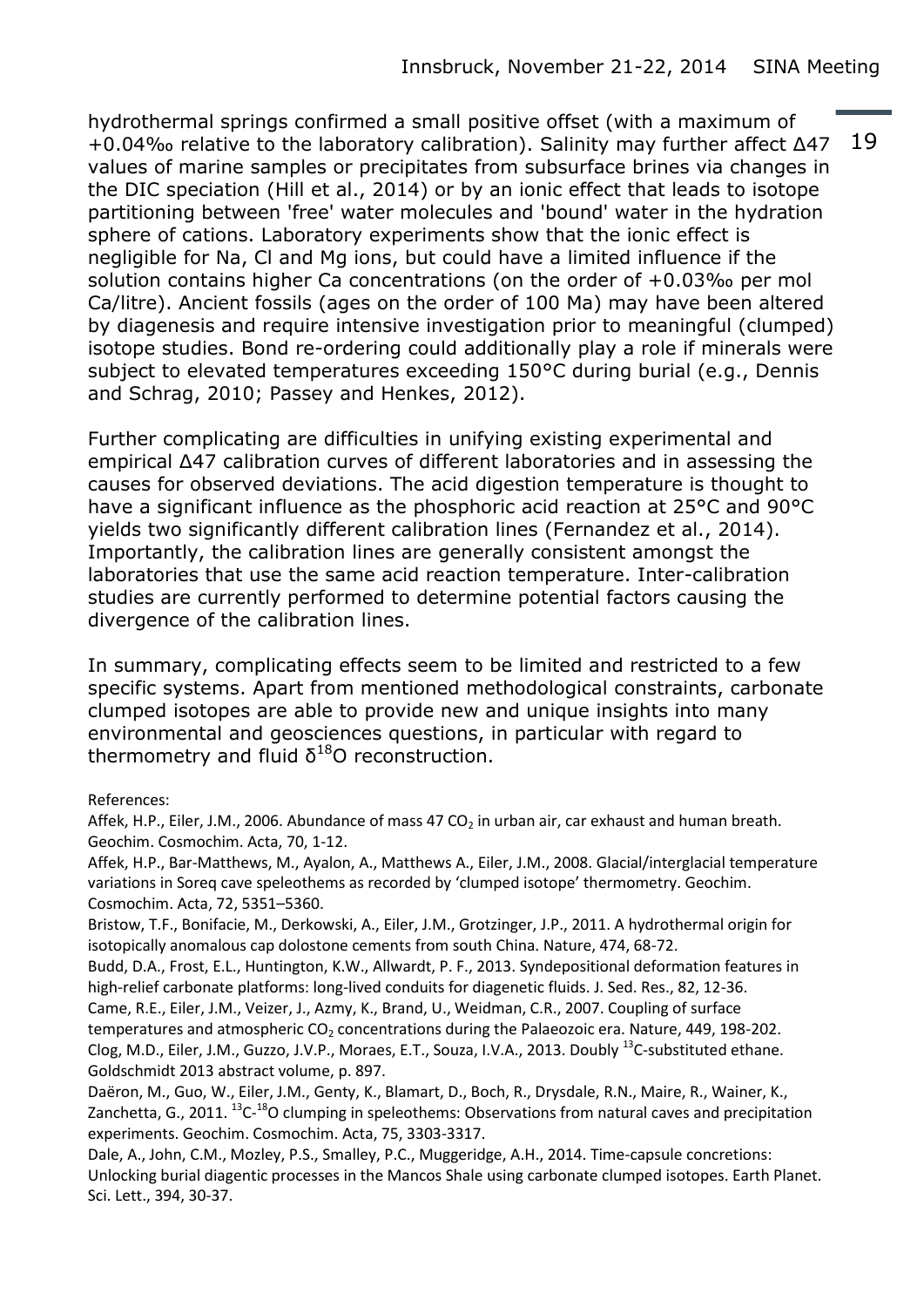Dennis, K.J., Schrag, D.P., 2010. Clumped isotope thermometry of carbonatites as an indicator of diagenetic alteration. Geochim. Cosmochim. Acta, 74, 4110-4122.

Eiler, J.M., 2011. Paleoclimate reconstruction using carbonate clumped isotope thermometry. Quat. Sci. Rev., 30, 3575-3588.

Fernandez, A., Tang, J., Rosenheim, B.E., 2014. Siderite 'clumped' isotope thermometry: A new paleoclimate proxy for humid continental environments. Geochim. Cosmochim. Acta, 126, 411-421. Finnegan, S., Bergmann, K., Eiler, J.M., Jones, D.S., Fike, D.A., Eisenman , I., Hughes, N.C., Tripati, A.K.,

Fischer, W.W., 2011. The magnitude and duration of Late Ordovician-Early Silurian glaciation. Science, 331, 903-905.

Hill, P.S., Tripati, A.K., Schauble, E.A., 2014. Theoretical constraints on the effects of pH, salinity, and temperature on clumped isotope signatures of dissolved inorganic carbon species and precipitating carbonate minerals. Geochim. Cosmochim. Acta, 125, 610-652.

Kluge, T., Affek, H.P., 2012. Quantifying kinetic fractionation in Bunker Cave speleothems using Δ47. Quat. Sci. Rev., 49, 82-94.

Kluge, T., Affek, H.P., Dublyansky, Y., Spötl, C., 2014. Devils Hole paleotemperatures and implications for oxygen isotope equilibrium fractionation. Earth. Planet. Sci. Lett., 400, 251-260.

Passey, B.H., Henkes, G.A., 2012. Carbonate clumped isotope bond reordering and geospeedometry. Earth Planet. Sci. Lett., 351-352, 223-236.

Schauble, E. A., Ghosh, P., Eiler, J.M., 2006. Preferential formation of  $^{13}$ C- $^{18}$ O bonds in carbonate minerals, estimated using first-principle lattice dynamics. Geochim. Cosmochim. Acta, 70, 2510-2529.

Stolper, D.A., Lawson, M., Davis, C.L., Ferreira, A. A., Santos Neto, E.V., Ellis, G.S., Lewan, M.D., Martini, A.M., Tang, Y., Schoell, M., Sessions, A. L., Eiler, J.M., 2014. Formation temperature of thermogenic and biogenic methane. Science, 344, 1500-1503.

Wang, Z., Schauble, E.A., Eiler, J.M., 2004. Equilibrium thermodynamics of multiply substituted isotopologues of molecular gases. Geochim. Cosmochim. Acta, 68, 4779-4797.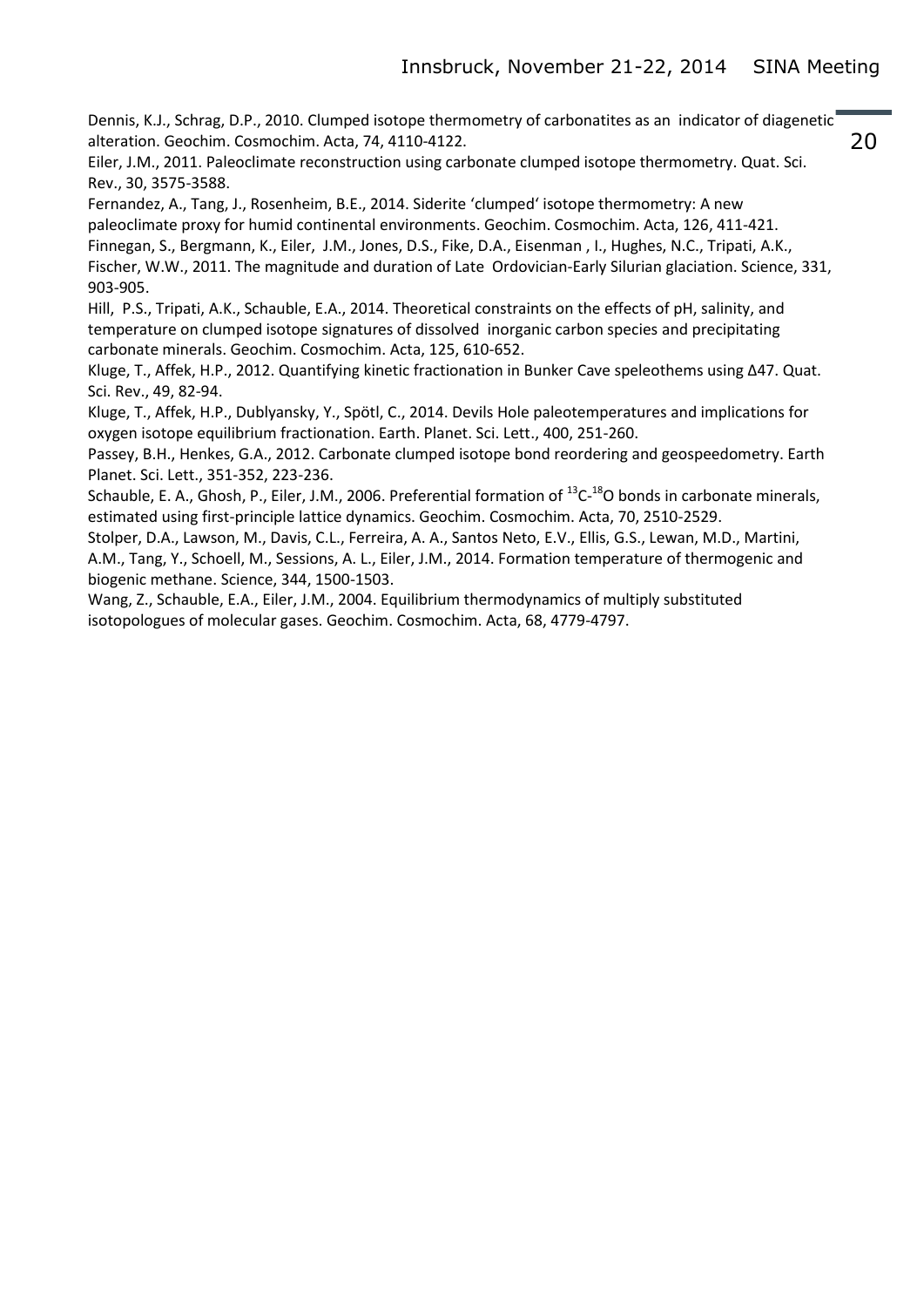21 **late glacial to Holocene climate variations recorded by calcitearagonite speleothems of the Vinschgau, Südtirol: First results of a multi-proxy approach**

Gabriella Koltai (1), Christoph Spötl (1), Hai Cheng (2)

(1) Institut für Geologie, Leopold-Franzens-Universität Innsbruck, Innrain 52, 6020 Innsbruck, Austria; (2) Xi'an Jiaotong University School of Human Settlement and Civil Engineering, Shaanxi, China

The Vinschgau is an inneralpine valley in the Southern Alps (Ötztal Alps). The area is characterised by anomalously low precipitation, but local climate archives (e.g. debris-flow fans, speleothems) suggest that the Holocene and the Late Glacial were characterised by periods of a distinctly more humid climate.

The region is built up by metamorphic rocks characterised by a high degree of tectonic deformation. Speleothems occur along the South-facing slope of this valley, although carbonate rocks are very rare and karst features are not known in this area. The speleothems in these crystalline rocks formed as a result of a water-rock interaction combined with evaporation (Spötl et al., 2002).

Inactive calcite-aragonite flowstones were analysed by various petrographic methods in order to identify characteristic fabrics and evidence of mineralogical alteration (e.g. replacement of aragonite by calcite). In addition to stable carbon and oxygen isotope measurements, high-resolution U-series dating was performed.

The stable isotope analyses of most samples show covariation between  $\delta^{13}C$ and  $\delta^{18}$ O, implying kinetic isotope fractionation during carbonate precipitation. Aragonite layers are characterised by elevated  $\delta^{13}$ C and  $\delta^{18}$ O values. The presence of aragonite is regarded as an indicator of reduced recharge of the fractured aquifer, i.e. a dry climate.  $\delta^{18}$ O of both polymorphs show significant (e.g. 2 ‰) variability, suggesting changing hydrological conditions over time. Although such conditions may reflect variations in climate, local factors, such as strong evaporation, can amplify these primary climate signals. Flowstone deposition occurred intermittently between ca. 14.1±0.1 ka and 0.4±0.01 ka BP. By using a multi-proxy approach, the study of these speleothems can open the door to reconstruct changes in the hydrological balance and precipitation for this inneralpine area for the last 14 ka.

Reference: Spötl C, Unterwurzacher M, Mangini A, Longstaffe FJ. 2002: Carbonate speleothems in the dry, inneralpine Vinschgau Valley, Northermost Italy: Witnesses of changes in climate and hydrology since the Last Glacial Maximum. J. Sed. Res., 72(6): 793-808.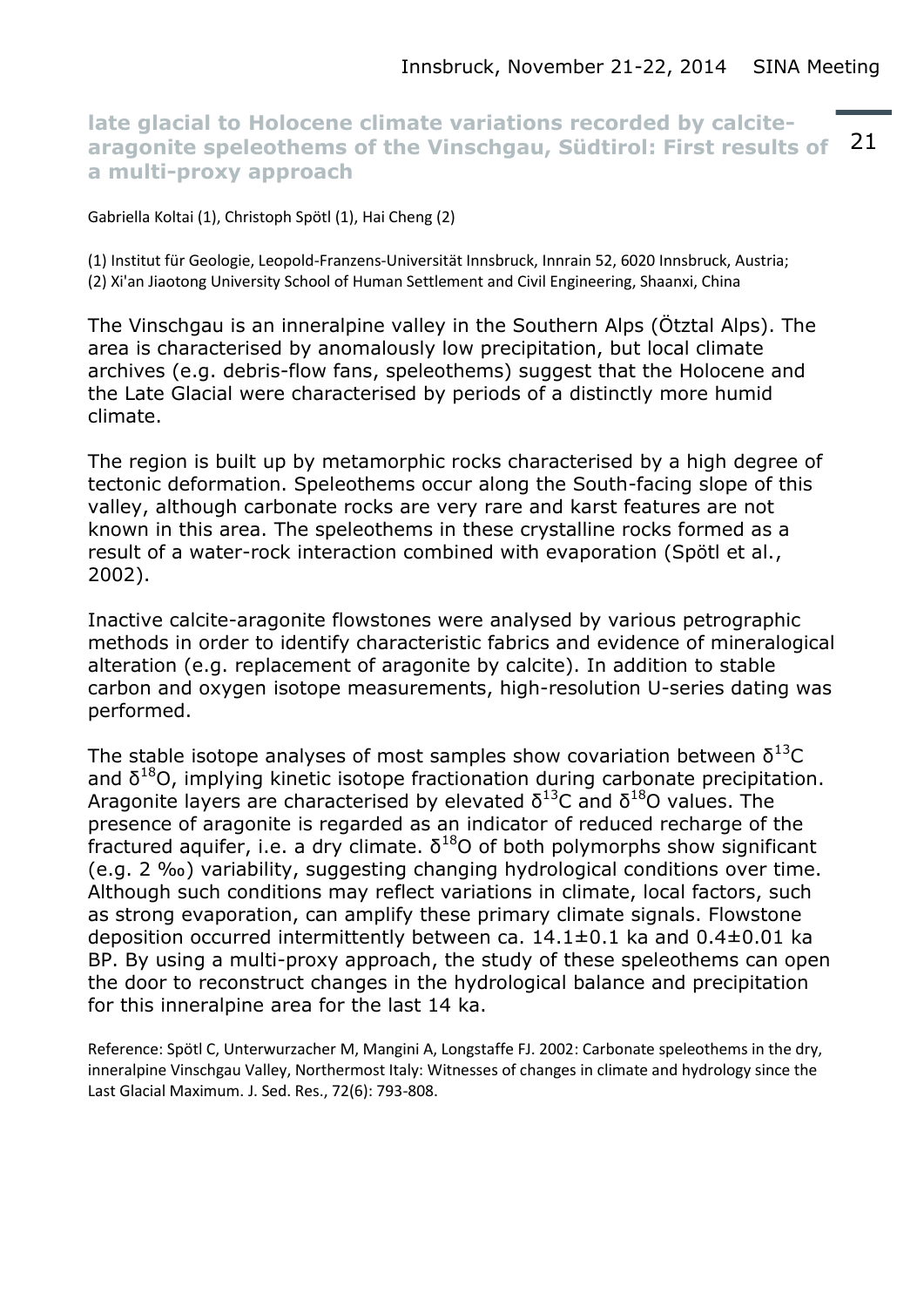#### Oxygen isotope anomaly of nitrate in paleo waters indicates atmospheric origin and provides insights into paleo environmental conditions

M. Dietzel (1), A. Leis (2), R. Abdalla (1), J. Savarino (3,4), S. Morin (5), M.E. Böttcher (6), S. Köhler (1,7)

(1) Graz University of Technology, Institute of Applied Geosciences, Rechbauerstrasse 12, 8010 Graz, Austria; (2) Joanneum Research Forschungsgesellschaft, RESOURCES - Institute of Water, Energy and Sustainability, Graz, Austria; (3) CNRS, LGGE, 38000 Grenoble, France; (4) Univ. Grenoble Alpes, LGGE, 38000 Grenoble, France; (5) Météo-France – CNRS, CNRM-GAME UMR 3589, CEN, Grenoble, France; (6) Leibniz Institute for Baltic Sea Research, Geochemistry & Isotope Geochemistry Group, 18119 Warnemünde, Germany; (7) Department of Aquatic Sciences and Assessment, Swedish University of Agricultural Sciences, Uppsala, Sweden

Saharan paleo groundwater from Hasouna well field in Libya contains up to 1.8 mM of nitrate with a still disputed origin. In the present study we used an integrated hydrogeochemical and isotopic approach to trace the origin of  $NO<sub>3</sub>$ and to reconstruct the paleo environmental conditions during the recharge of Saharan groundwater. The composition of water isotopes accounts for recharge under rather cool and humid paleo climate conditions without significant evaporation. Additionally we applied the outstanding feature of  $\delta^{17}$ O<sub>NO3</sub> values to trace atmospheric  $N\overrightarrow{O_3}$  as the <sup>17</sup>O-excess of dissolved  $N\overrightarrow{O_3}$  is not being affected by terrestrial fractionation processes (MDF). The  $^{17}O$  anomaly is caused by mass independent oxygen isotope fractionation via photochemical reactions and thus tracing atmospheric NO<sub>3</sub>.  $\delta^{17}O_{NO3}$  values clearly indicate up to 20 mol% of  $NO<sub>3</sub>$  originated from the Earth's atmosphere besides microbial NO<sub>3</sub>. Here we show that a <sup>17</sup>O anomaly in NO<sub>3</sub> ( $\delta^{17}$ O<sub>NO3</sub> =  $\delta^{17}$ O<sub>NO3</sub> - 0.52  $\delta^{18}O_{NO3}$ ) is well preserved in this old Saharan groundwater reservoir. This verifies that the oxygen isotope anomaly of nitrate in paleo waters survived up to thousands of years and can still be used to estimate the  $NO<sub>3 atm</sub>$  proportion of total dissolved  $NO<sub>3</sub>$  during ancient recharge. Moreover the isotope signals of nitrate indicate flood events from periodic heavy precipitation with rather instantaneous infiltration, which is documented by high  $NO<sub>3,atm</sub>$  proportions at elevated NO<sub>3</sub> concentrations.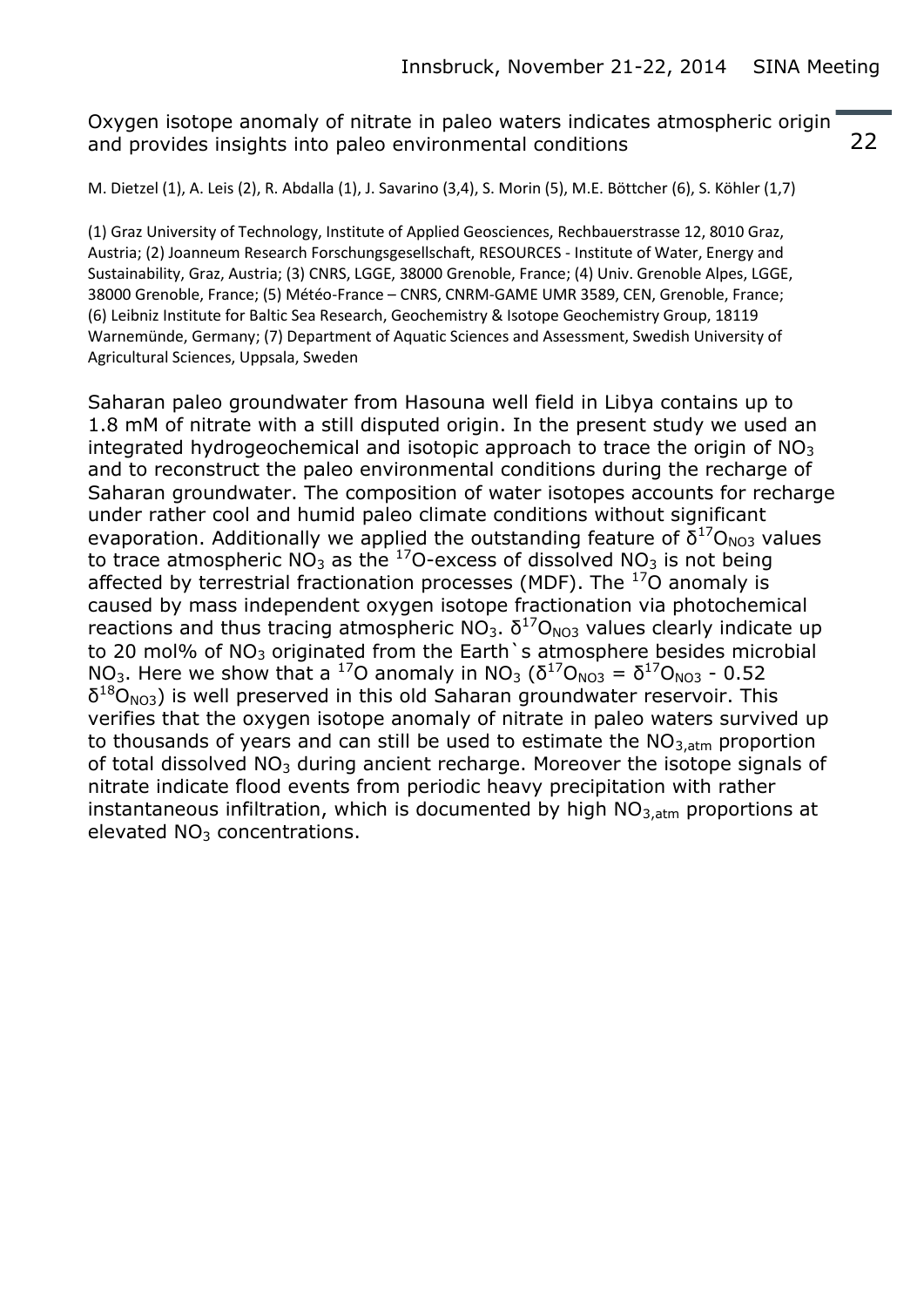#### **Orographic palaeo-rainout recorded in alpine speleothems**

Mark Luetscher (1), Harald Sodemann (2), Christoph Spötl (1)

(1) Institute of Geology, University if Innsbruck; (2) Institute for Atmospheric and Climate Science, ETH Zurich, Switzerland

Stable isotopes ( $\delta^{18}$ O,  $\delta^2$ H) in meteoric precipitation are increasingly used as natural tracers of atmospheric circulation. Whilst data from the Global Network of Isotopes in Precipitation (GNIP) provide valuable insights into spatial and temporal patterns during the last 40 years or so, reconstructions of long-term climate changes are primarily relying on natural archives, such as polar ice or, more recently, speleothems (i.e. secondary carbonate deposits in caves).

Here we use a speleothem record from the Last Glacial Maximum, to evaluate processes involved in the fractionation of <sup>18</sup>O some 30,000 years ago. In particular, we demonstrate that this climate archive not only recorded a regional air temperature signal but also responded sensitively to a change in the main moisture transport trajectories. We suggest that periods of lower  $\delta^{18}$ O values were preferentially associated with enhanced orographic rainout due to a dominant meridional moisture transport (as opposed to today´s predominantly zonal transport). These results are consistent with independent geomorphologic evidence and argue for a non-uniform ice build-up in the Alps during the last ice age.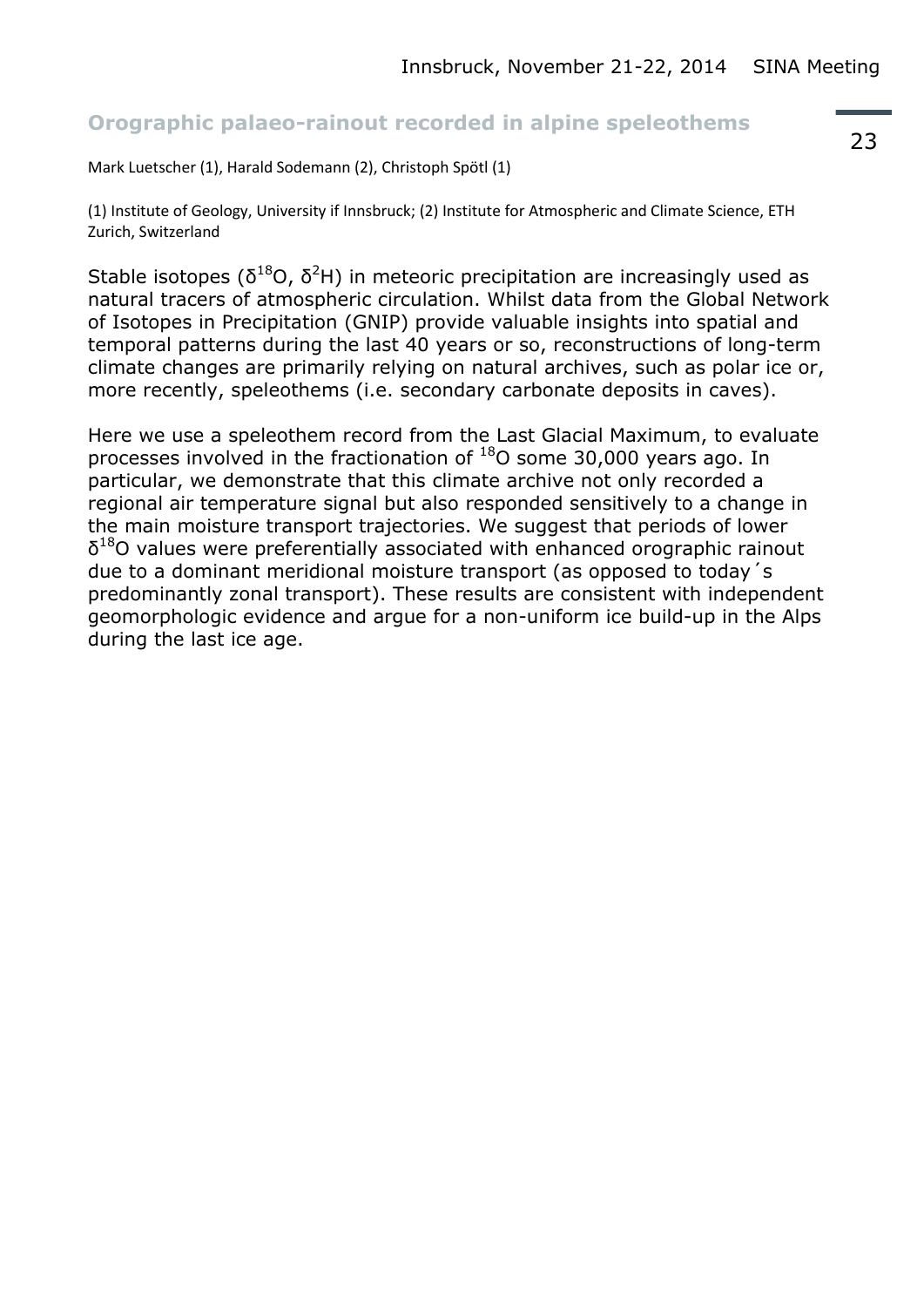**Stable oxygen and carbon isotopic composition of Peace River waters (Florida, USA) and its impact on shell chemistry of Cyprideis salebrosa (Ostracoda)** 

Juliane Meyer (1), Claudia Wrozyna (1), Albrecht Leis (2), Werner E. Piller (1)

(1) Institut für Erdwissenschaften, Karl-Franzens-Universität Graz, NAWI Graz, Heinrichstr. 26, 8010 Graz, Austria; (2) Joanneum Research, Elisabethstraße 18/II, 8010 Graz, Austria

Isotopic measurements have become a standard method in palaeontology to reconstruct palaeoenvironmental conditions from biogenic carbonates. This application depends on the knowledge of recent processes and controlling factors during the formation of the biomineral. Due to the fast calcification of their shell (hours to days), ostracods can provide a snapshot of the isotopic composition of their host water. However, calibration with modern water is often missing to apply the full potential of this method to palaeontology.

We used water samples from Peace River (Florida) and its surrounding area from November 2013 and August 2014 to analyse their isotopic composition. The total range of stable deuterium, oxygen and carbon isotopes covers -6.4 to 13.2 ‰, -1.86 to 2.37 ‰ and -14.55 to -3.63 ‰, respectively. Longer residence time is the major parameter leading to higher oxygen isotopic values and habitat type reflects the scatter of the carbon isotopes.

Surface sediment samples from a secondary branch of the Peace River taken in summer and winter provide modern ostracod material. Shells of the species *Cyprideis salebrosa* van den Bold were used to determine their oxygen and carbon isotopic composition. The stable isotopic values of *C. salebrosa* range from -3.89 to 0.47 ‰ for  $δ$ <sup>18</sup>O<sub>Ostracod</sub> and from -10.71 to -8.27 ‰ for  $\delta^{13}C_{Ostracod}$ , respectively. The  $\delta^{13}C$  values have a higher range in winter and the δ <sup>18</sup>O values in summer. *C. salebrosa* shows a positive vital offset in comparison to its host water of  $+1.14 \pm 0.99$  ‰ in winter and  $+2.63$  ‰  $\pm 0.56$  in summer for the oxygen isotopes. In general, there is a shift to more negative  $\delta^{18}O$ values from the winter to summer data, showing the temperature dependence on the shell composition.

This project was funded by Austrian Science Fund (FWF project P26554).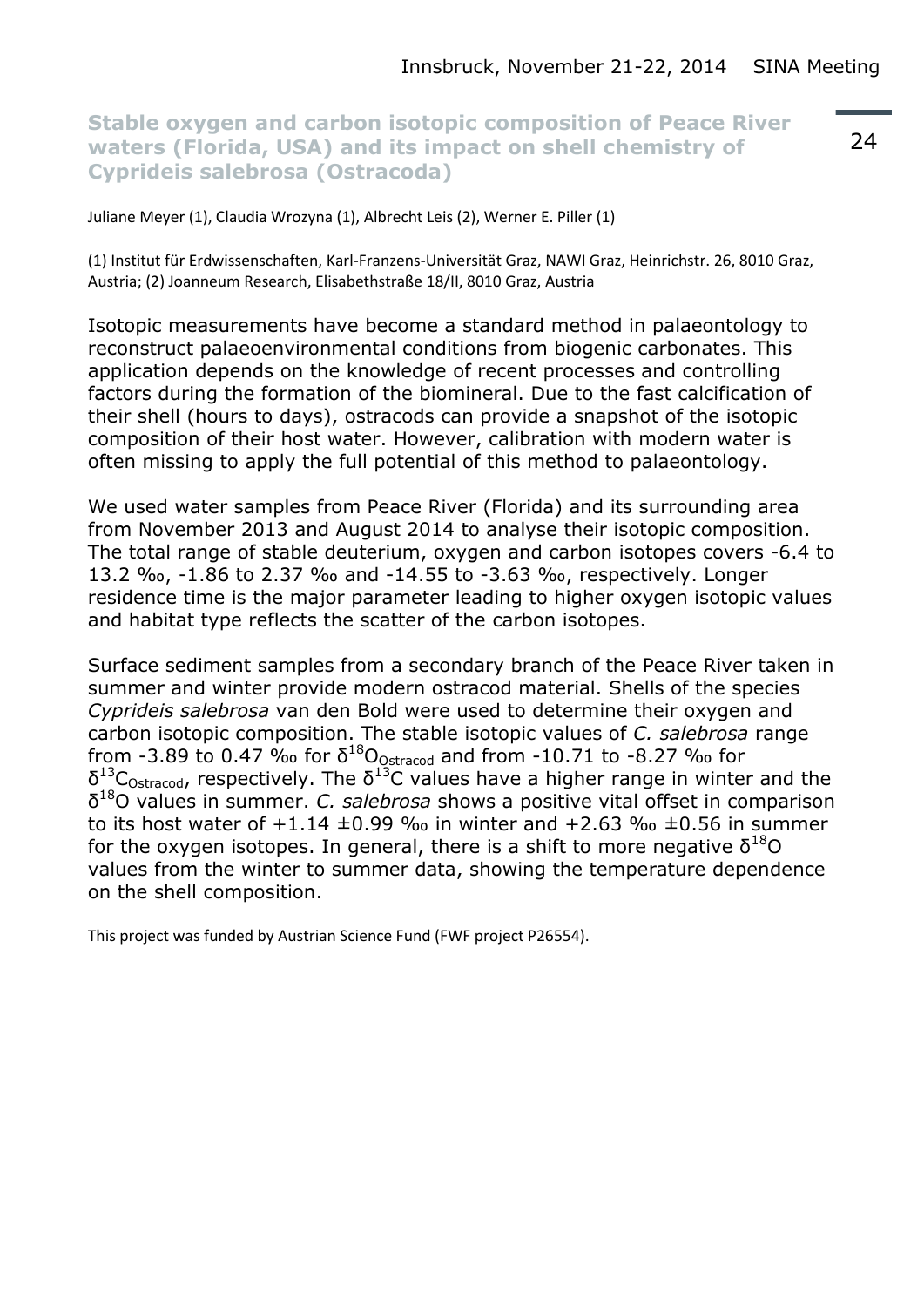### **Determining the feeding range of cormorants by elemental and isotopic provenancing of prey fish**

Johannes Oehm (1), Andreas Zitek (2), Johanna Irrgeher (2), Anastassiya Tchaikovsky (2), Bettina Thalinger (1), Thomas Prohaska (2), Michael Traugott (1)

(1) University of Innsbruck, Institute of Ecology, Technikerstraße 25, 6020 Innsbruck, Austria; (2) University of Natural Resources and Life Sciences Vienna, Department of Chemistry, Division of Analytical Chemistry, VIRIS Laboratory for Analytical Ecogeochemistry, Konrad-Lorenz-Straße 24, 3430 Tulln, Austria

Great Cormorants (*Phalacrocorax carbo sinensis*) are fish-eating birds inhabiting freshwaters of the Alpine foreland. Their perennial predation pressure on fish stocks in European freshwaters is heavily disputed and therefore a sound knowledge of cormorant feeding ecology is needed to estimate their impact on fish populations. One aspect of the cormorant feeding ecology, which has not been studied yet, is from which water bodies these birds take their prey to determine their foraging range. In this study we aim to determine the birds' foraging range using prey remains found in the cormorants' pellets, which contain indigestible prey hardparts, in a colony at lake Chiemsee (Bavaria, Germany). We make use of water body-specific micro-chemical signatures incorporated in these fish hardparts (particularly fish ear-stones) to provenance the fish prey of cormorants. The differences in water chemistry between potential feeding grounds around lake Chiemsee and their reflection in the fish' ear-stones were investigated by establishing a reference database for water and fish. Elemental patterns and  $87\$ Sr/ $86$ Sr isotope ratio were measured via inductively coupled plasma mass spectrometry (ICP-MS). This database allows allocating prey hard parts out of the birds' pellets to their origin water bodies and, consequently, to determine the birds' foraging range.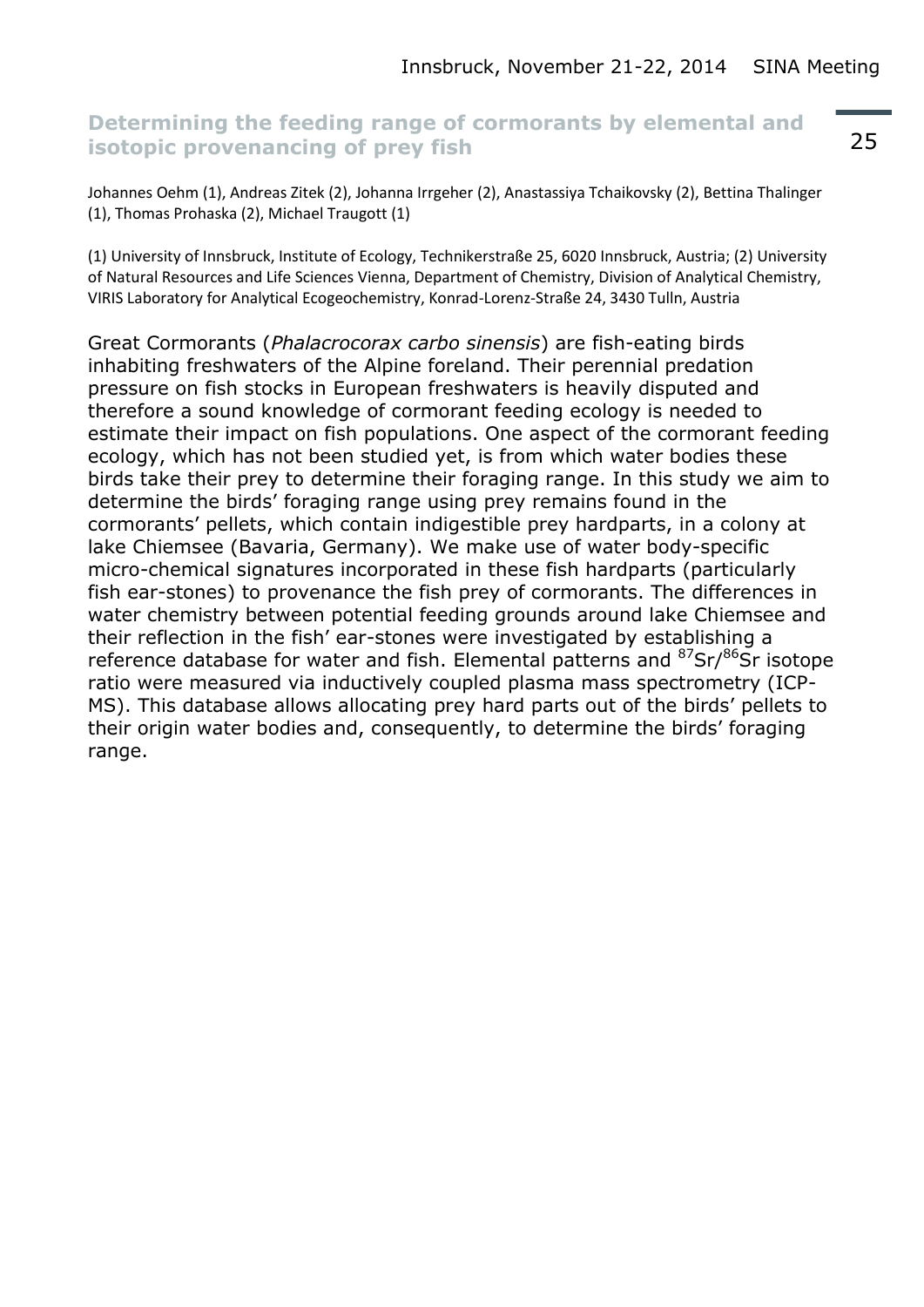#### **Late Triassic carbon cycle stability during biotic extinction and origination**

Sylvain Richoz (1), Leopold Krystyn (2)

(1) Institute of Earth Sciences, University of Graz, Heinrichstraße 26, 8020 Graz, Austria; (2) University of Vienna, Department of Paleontology, Althanstrasse 14, 1090 Vienna, Austria

A key climate-relevant question is how the uptake of increased atmospheric CO<sup>2</sup> into the ocean affects the ocean ecosystem. The dissolution of atmospheric  $CO<sub>2</sub>$  surplus in the ocean lowers pH and reduces the CaCO<sub>3</sub> saturation state. But the formation of calcite skeletons in the oceanic surface layer and their post-mortem sinking to depth modifies the alkalinity of the ocean, inducing that a change in calcification rate will directly affect air/sea  $CO<sub>2</sub>$  exchange and thus atmospheric  $CO<sub>2</sub>$  concentration. One particular point of interest is the effect of the emergence of the calcifying plankton on the marine ecosystem, which shifts the major carbonate production from the shallow seas to the open marine realm. Recent works have constrained this major evolution to the Upper Triassic, more exactly the Norian-Rhaetian boundary. This time slice sees the first occurrence of the coccolitophorids, an explosion of the other calcareous nannoplankton, a reefal bloom, but at the same time an important extinction among higher nektonic organisms. In order to better constrain the effect of these biotic changes on the seawater chemistry, we first established a new high-resolution carbon isotope record from the lower Norian to the late Rhaetian in the Northern Calcareous Alps. The new curve based on four sections has an excellent biostratigraphic control based on ammonoids and conodonts. The middle Norian to lower Rhaetian is composed of a sequence of different Hallstatt-type limestone. The terrigenous Rhaetian Zlambach Formation is overlying, with alternating marls, micritic limestone and episodic allodapic carbonate. The carbon isotope curve display a gentle decrease from the late early Norian (3.5 ‰) to the base of the Rhaetian (1.8 ‰) with two accelerated steps, one in the middle Norian and the other one just after the Norian-Rhaetian Boundary. This last 1 ‰ decrease corresponds however to the change in lithology between the Hallstatt facies and the alternation of marls and limestone. The values show then a small increase during the early Rhaetian, with a maximum in the middle Rhaetian (at 2.4 ‰). The general stability of the curve, through the Norian-Rhaetian boundary crisis event and despite the emergence of the calcareous nannoplankton describes a stable oceanic structure.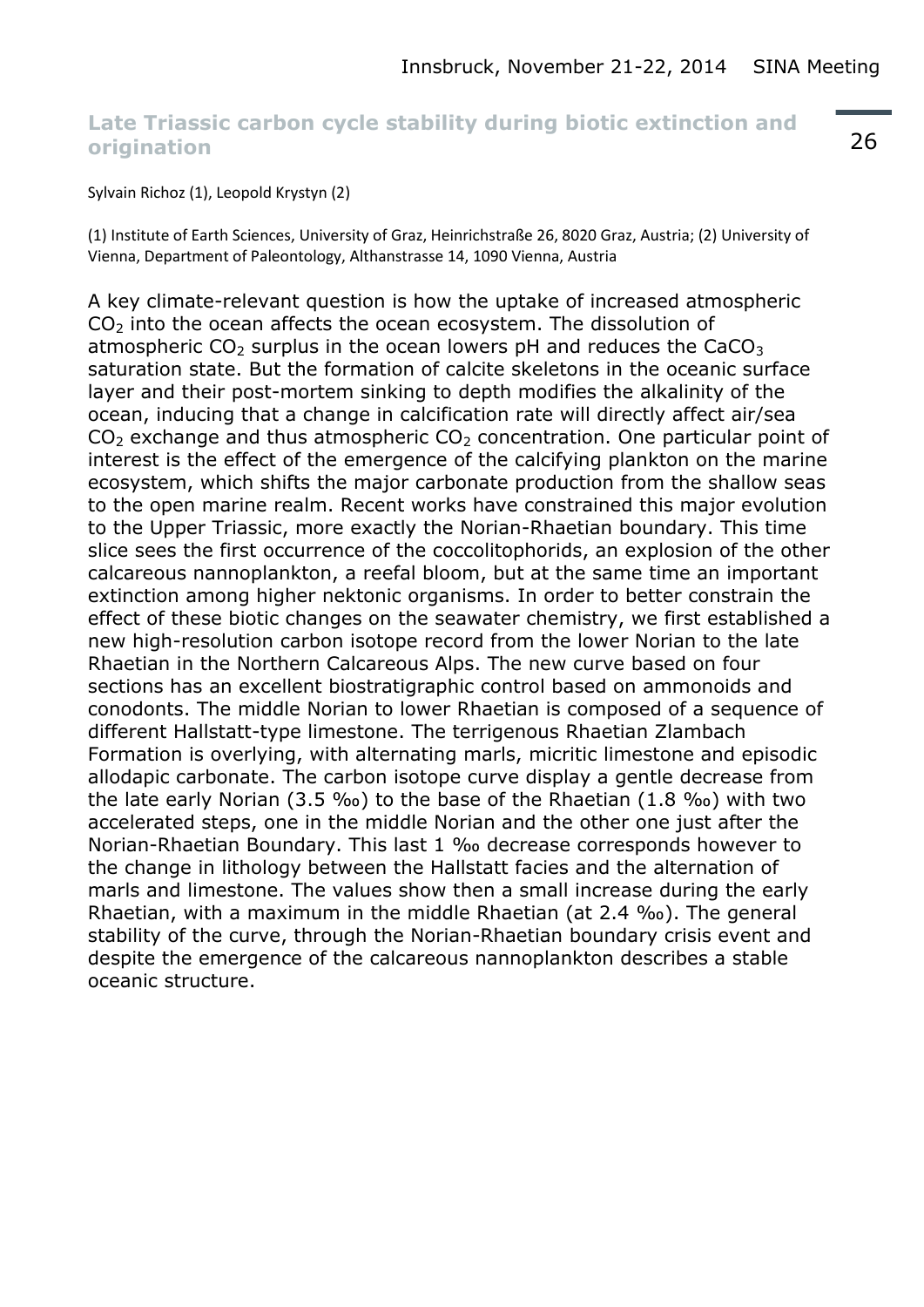### **Control of declared origin of tropical timber: Application of stable isotopes**

Katrin Teufl (1, 2), Bernd Degen (3), Micha Horacek (4)

(1) Josephinum Research, Rottenhauserstr. 1, 3250 Wieselburg, Austria; (2) FH Wiener Neustadt, Campus Wieselburg, Zeiselgraben 4, 3250 Wieselburg, Austria; (3) Thünen-Institut für Forstgenetik, Sieker Landstr. 2, 22927 Großhansdorf, Germany; (4) HBLFA Francisco-Josephinum, BLT, Rottenhauserstr. 1, 3250 Wieselburg, Austria

Tropical timber is a highly esteemed raw material. It is estimated that globally 20-40% of all logging is illegal, with probably an even higher percentage in many tropical countries. Therefore, controlling the declared timber provenance is an important action to identify illegally logged wood. We are currently investigating wood from Western (Ivory Coast and Ghana) and Central Africa (Cameroon, Congo and Democratic Republic of Congo). The aim of this project is to establish a database that will host the measured parameters of authentic tropical timber. This shall serve as a reference for provenance control in the future. This project thus aims to help to reduce and combat illegal logging by identifying illegally logged timber. We investigate wood of the tree *Triplochiton scleroxylon*, also called Abachi or Ayous. *Triplochiton scleroxylon* used to be the major timber tree in Western and Central Africa but has been heavily overexploited, therefore it has become rare in the forests. This fact emphasises the need for control of Ayous wood provenance.

The samples were measured for their isotopic ratio of the elements hydrogen, oxygen, carbon, sulphur and nitrogen.

First results show a good discrimination between Ayous samples from Western and Central Africa. Furthermore it is also possible to separate the samples from the Democratic Republic of Congo from these of the other countries investigated. Sulphur, hydrogen and oxygen are the most relevant parameters for discrimination.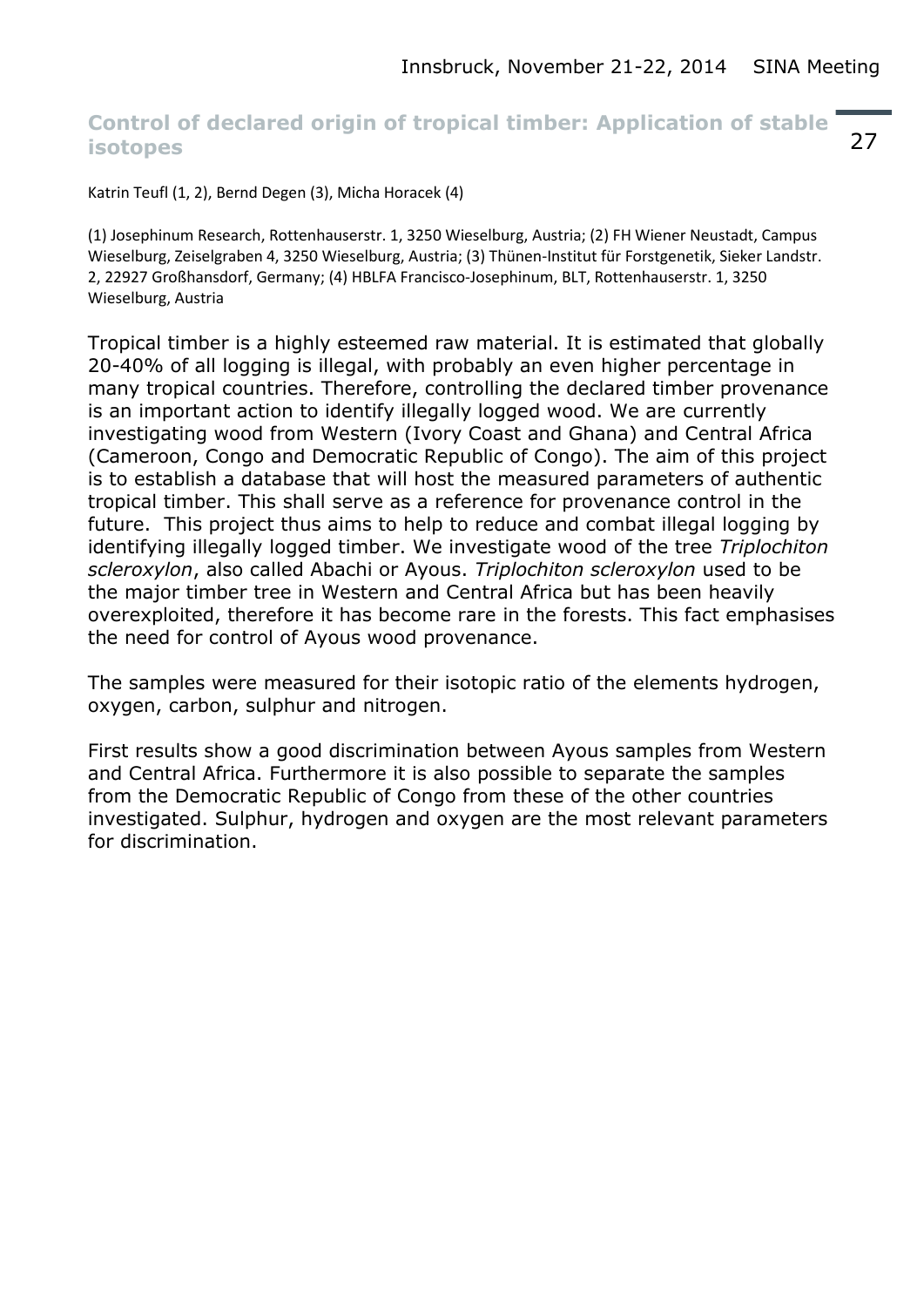#### **Novel tool for simultaneous carbon and nitrogen stable isotope analyses in aqueous samples**

Volders F. (1), Federherr E. (1), Cerli C. (2), Kalbitz K. (2), Panetta R. (3)

(1) Elementar Analysensysteme GmbH, Hanau; (2) University of Amsterdam, Institute for Biodiversity and Ecosystem Dynamics, Amsterdam, Netherlands; (3) Isoprime Ltd, Manchester, UK

Dissolved organic matter plays an important role in the determination of transport and transformation processes in the ecosystem. In order to achieve more information on these processes a precise and routine capable analysis of  $\delta^{13}$ C and  $\delta^{15}$ N is needed.

The development of a HTC system makes the determination of  $\delta^{13}C$  in DOC for a wide range of concentrations (0.2-150.0 mg C/L) and  $\delta^{15}N$  in dissolved nitrogen down to a concentration of 1 ppm possible.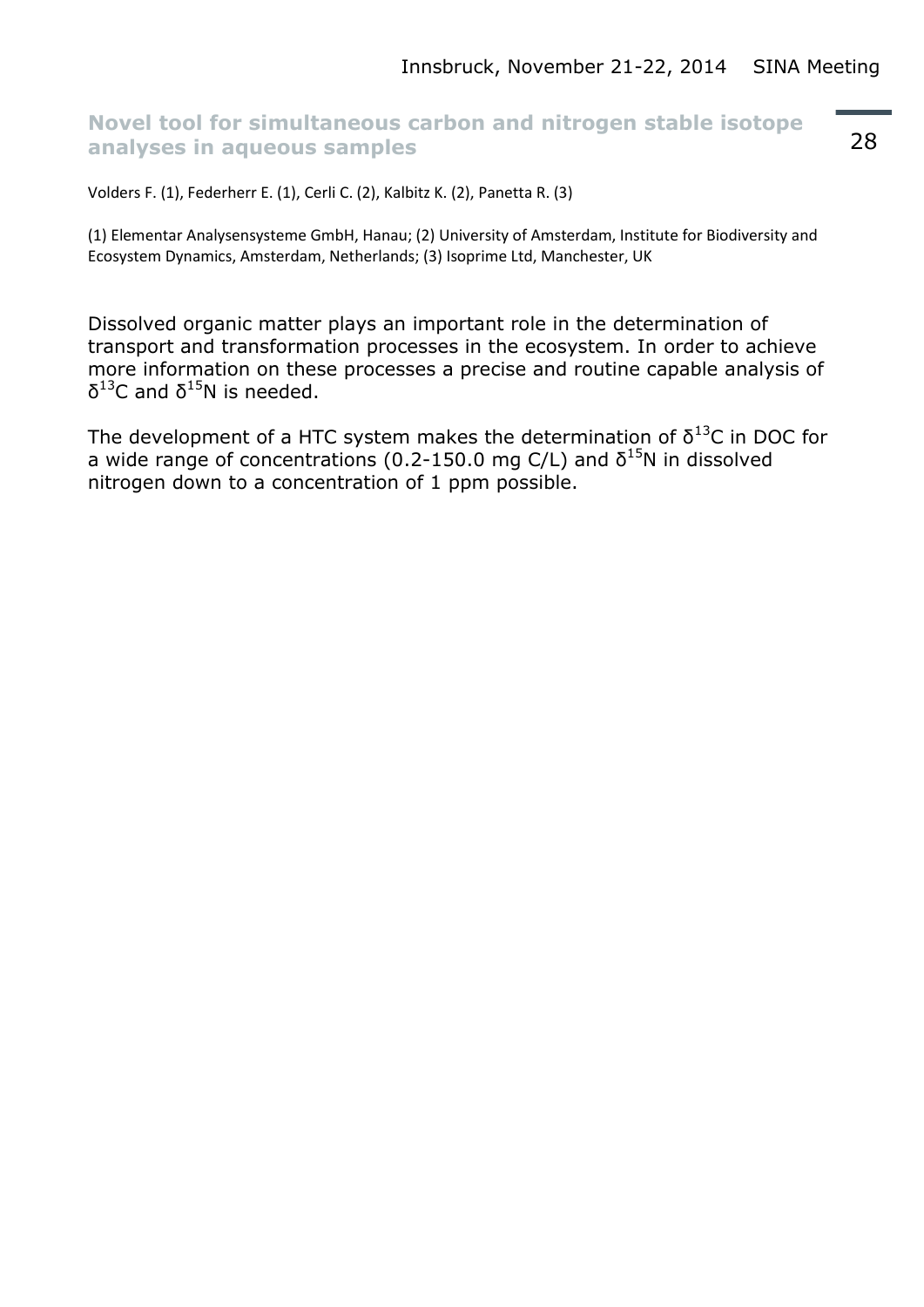## **Removal of diesel hydrocarbons by constructed wetlands: <sup>13</sup>C labelling experiment to reveal degradation**

#### Watzinger A., Kinner P., Reichenauer T.G.

Environmental Resources and Technologies, Health and Environment Department, AIT Austrian Institute of Technology GmbH, Konrad-Lorenz-Strasse 24, 3430 Tulln, Austria

Bioremediation of the saturated and unsaturated zone of a petroleum hydrocarbon contaminated site in Vienna is tested in a pilot plant. While the unsaturated zone is treated by bioventing in combination with nutrients addition, the groundwater of the unsaturated zone is pumped and treated in four different constructed wetlands; sand, sand+ (sand receiving high groundwater loads), liapor and sand & biochar. The removal of diesel hydrocarbons by constructed wetlands was excellent, higher than 95 %. However, concerns were raised whether removal resulted from biodegradation or adsorption processes. Following this, a lab experiment was conducted using  $13C$  labelled hexadecane, the major component of diesel. The mineralization of hexadecane was monitored by measuring  $CO<sub>2</sub>$  evolution and  $^{13}$ C-CO<sub>2</sub> content. Uptake of hexadecane into microorganisms was investigated by  $^{13}$ C-PLFA (phospholipid fatty acid) analyses. Remaining hexadecane and total hydrocarbon were determined. The mineralization of hexadecane in the sandy substrates (sand, sand+ and sand & biochar) was three times higher than in the liapor, 3 and 1  $\mu$ g CO<sub>2</sub> g<sup>-1</sup> d<sup>-1</sup> respectively. The mineralization generally followed zero order kinetics. After 40 days of incubation around 80 % (sandy substrates) and 20 % (liapor) of the added  $^{13}$ C hexadecane were mineralized. The microbial community composition of the constructed wetland microcosms was dominated by gram negative bacterial PLFAs and differed between different substrates. The total PLFA concentration was significantly higher in the substrates sand & biochar and sand. After 40 days of incubation all microbial PLFAs were  $^{13}$ C labelled. The total PFLAs of liapor were labelled 2.5 times higher than those from the sandy substrates. Generally only about 2 % of the labelled hexadecane was preserved in the microbial biomass; most of it was mineralized as  $CO<sub>2</sub>$ . In liapor, total petroleum hydrocarbon other than hexadecane increased during incubation and indicated abiotic reactions (7 % of the added hexadecane). Assuming a purification layer of 1 m we can expect around 8000 mg TPC  $m^{-2}$  d<sup>-1</sup> being treated in the sandy wetlands and around 1000 mg TPC  $m^{-2}$  d<sup>-1</sup> in the liapor wetland. This amount is much lower than the amount currently applied to the constructed wetlands.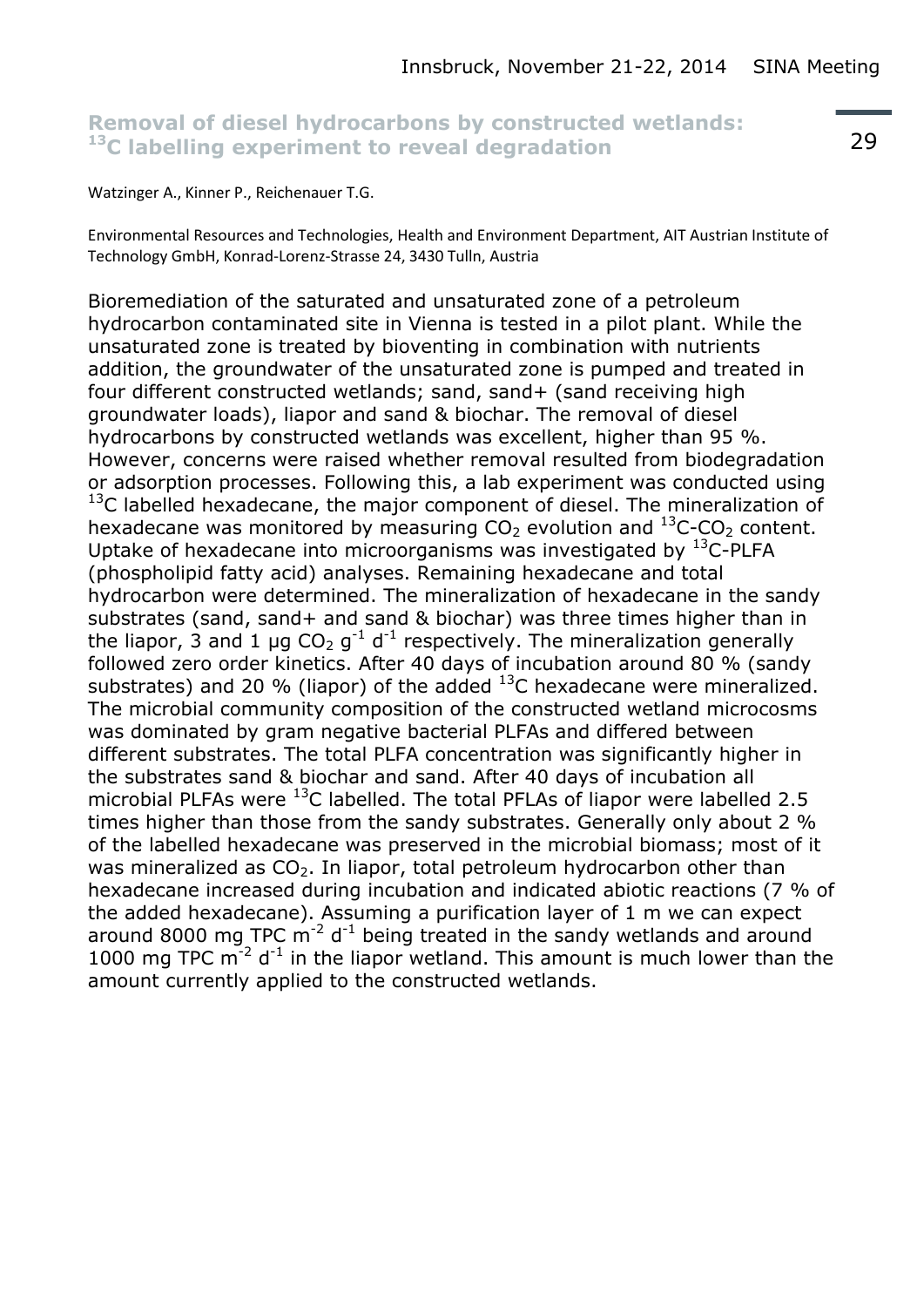## **List of registered participants**

| Name                      | Organisation                                                                                     | E-Mail                              |
|---------------------------|--------------------------------------------------------------------------------------------------|-------------------------------------|
| Bahn, Michael             | University of Innsbruck,<br>Institute of Ecology                                                 | Michael.Bahn@uibk.ac.at             |
| Bloemen, Jasper           | University of Innsbruck,<br>Institute of Ecology                                                 | bloemen.jasper@gmail.com            |
| Brauner, Isabel           | IVA Analysentechnik GmbH<br>& Co. KG                                                             | ib@iva-analysentechnik.de           |
| Brielmann,<br>Heike       | Umweltbundesamt GmbH                                                                             | heike.brielmann@umweltbundesamt.at  |
| Brocza, Flora<br>Maria    | Josephinum Research                                                                              | flora.brocza@josephinum.at          |
| Clemence,<br>Marie-Emilie | University of Innsbruck,<br>Institute of Geology                                                 | Marie-Emilie.Clemence@uibk.ac.at    |
| Cuntz, Matthias           | UFZ - Helmholtz Centre for<br><b>Environmental Research</b>                                      | matthias.cuntz@ufz.de               |
| Dublyansky, Yuri          | University of Innsbruck,<br>Institute of Geology                                                 | juri.dublyansky@uibk.ac.at          |
| Griboff, Julieta          | <b>ICYTAC- CONICET</b>                                                                           | jgriboff@fcq.unc.edu.ar             |
| Hasibeder,<br>Roland      | University of Innsbruck,<br>Institute of Ecology                                                 | Roland.Hasibeder@Student.uibk.ac.at |
| Hertle, Harald            | Thermo Fisher Scientific<br>GmbH                                                                 | harald.hertle@thermofisher.com      |
| Hussain, Imran            | University of Vienna                                                                             | imran.hussain@ait.ac.at             |
| Karer, Kathrin            | Austrian Institute of<br>Technology                                                              | kathrin.karer@ait.ac.at             |
| Koltai, Gabriella         | University of Innsbruck,<br>Institute of Geology                                                 | gabriella.koltai@uibk.ac.at         |
| Leis, Albrecht            | Joanneum Research<br>Forschungsgesellschaft,<br>Institute of Water, Energy<br>and Sustainability | albrecht.leis@joanneum.at           |
| Luetscher, Mark           | University of Innsbruck,<br>Institute of Geology                                                 | marc.luetscher@uibk.ac.at           |
| Meyer, Juliane            | University of Graz                                                                               | juliane.meyer@uni-graz.at           |
| Niedrist, Georg           | University of Innsbruck,<br>Institute of Ecology                                                 | g.niedrist@student.uibk.ac.at       |
| Oehm, Johanens            | University of Innsbruck,<br>Institute of Ecology                                                 | Johannes.Oehm@uibk.ac.at            |
| Pralle, Kerstin           | IVA Analysentechnik GmbH<br>& Co. KG                                                             | kp@iva-analysentechnik.de           |
| Spötl, Christoph          | University of Innsbruck,<br>Institute of Geology                                                 | Christoph.Spoetl@uibk.ac.at         |
| Sylvain, Richoz           | University of Graz, Institute sylvain.richoz@uni-graz.at<br>of Earth Sciences                    |                                     |
| Volders, Filip            | Elementar<br>Analysensysteme GmbH                                                                | volders@elementar.de                |